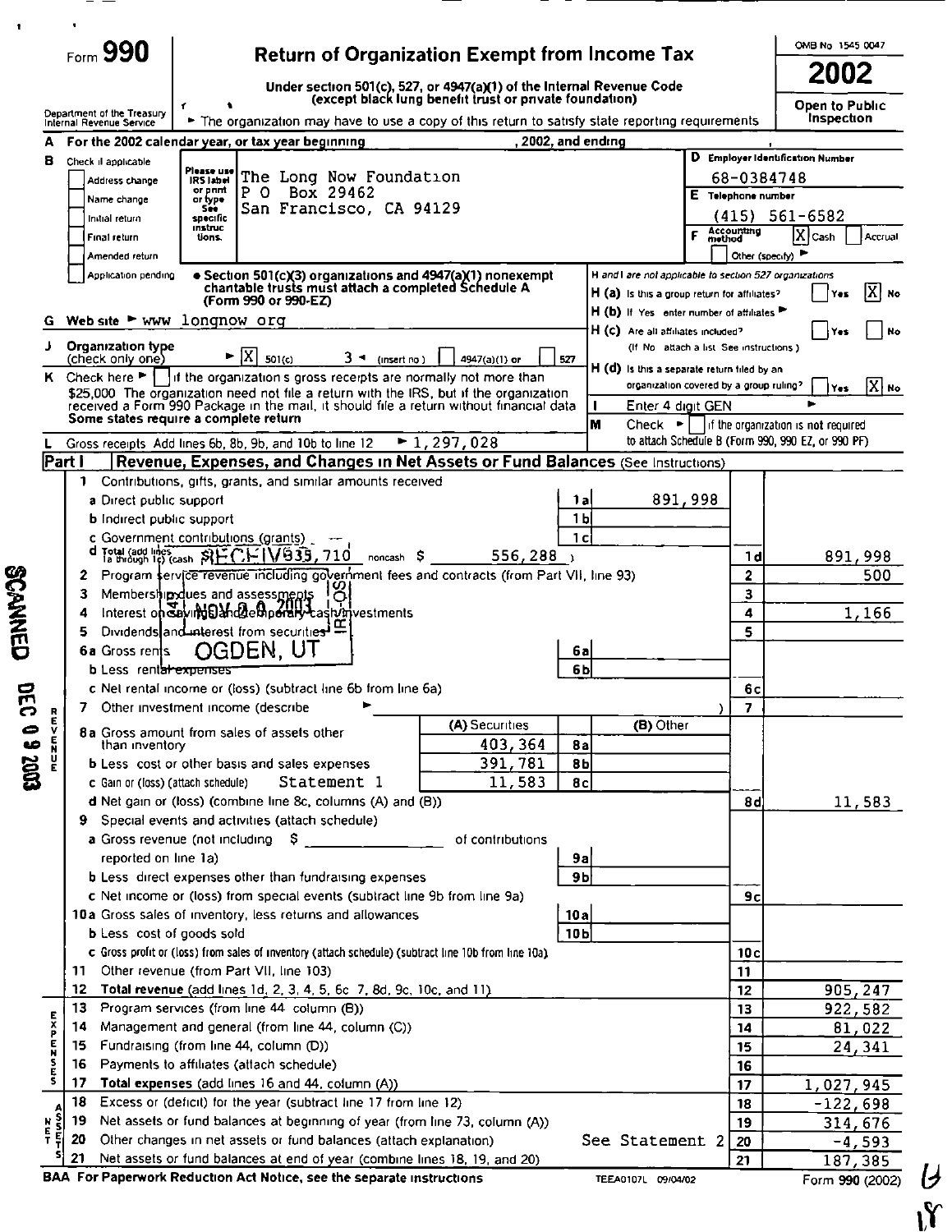Form 990 (2002) The Long Now Foundation<br> **Part II** Statement of Functional Expenses Ali organizations must complete column (A) Columns (B), (C), and (D) are **Statement of Functional Expenses** All organizations must complete column (A) Columns (B), (C), and (D) are required for section 501(c)(3) and 4) organizations and section 4947(a)(1) nonexempt charitable trusts but optional for others Do not include amounts reported on line | | (A) Total | (B) Program | (C) Management | (D) Fundraising<br>
6b, 8b, 9b, 10b, or 16 of Part I | (A) Total | services | and general (D) Fundraising 22 Grants and allocations (att sch) (cash \$<br>non-cash \$ non-cash \$ ) 22 23 Specific assistance to individuals (att sch) 23<br>24 Benefits paid to or for members (att sch) 24 24 Benefits paid to or for members (att sch)  $\begin{array}{|l|l|} \hline 24 \\ \hline \end{array}$ 25 Compensation of officers, directors, etc.  $\begin{array}{|l|c|c|c|c|c|}\n\hline\n & 25 & 99, 610 & 69, 727 & 19, 922 & 9, 961 \\
\hline\n26 & 135, 142 & 101, 357 & 27, 028 & 6, 757 \\
\hline\n\end{array}$ 26 Other salaries and wages  $26$ <br>27 Pension plan contributions  $27$ 27 Pension plan contributions 28 Other employee benefits 28  $\begin{array}{|c|c|c|c|c|c|}\n\hline\n28 & 3,361 & 2,449 & 673 & 239 \\
\hline\n29 & 18,132 & 13,215 & 3,626 & 1,291\n\end{array}$ 29 Payroll taxes  $29$   $29$   $18,132$   $13,215$   $3,626$   $1,291$ 30 Professional fundraising fees 30 31 Accounting fees  $\begin{vmatrix} 31 & 2 \\ 0 & 0 \end{vmatrix}$  2, 000  $\begin{vmatrix} 2 & 0 & 0 \\ 0 & 2 \end{vmatrix}$  2, 000 **32** Legal fees  $3,354$   $3,354$   $265$   $3,089$ 33 Supplies 33 23 23 34,460 134,460 34 Telephone 34 35 Postage and shipping  $\begin{array}{|l|c|c|c|c|}\n\hline\n 35 & 2,003 & 2,074 & -71 \\
\hline\n 36 & 58,882 & 42,913 & 11,776 \\
\hline\n\end{array}$ 36 Occupancy  $36$   $36$   $58,882$   $42,913$   $11,776$   $4,193$ 37 Equipment rental and maintenance | 37

38 Printing and publications | 38

39 Travel 39 39 4,878 2,069 2,809

Ţ

40 Conferences, conventions, and meetings | 40

41 Interest 41

42 Depreciation, depletion, etc (attach schedule) | 42

43 Other expenses not covered above (itemize)

a See\_Statement 3\_\_\_\_\_\_\_| 43a 566,123 554,053 10,170 1,900 1,900 b\_ \_ \_ \_ \_ \_ \_ \_ \_ \_ \_ \_ \_ \_ \_ <sup>w</sup> \_ \_ \_ <sup>43</sup> <sup>b</sup>

<sup>c</sup> \_ \_ \_ \_ \_ \_ \_ \_ \_ \_ \_ \_ \_ \_ \_ \_ \_ \_ \_ <sup>43</sup> <sup>c</sup> d\_\_\_\_\_\_\_\_\_\_\_\_\_\_\_\_\_\_\_\_\_<mark>\_43d</mark> <sup>e</sup> \_ \_ \_ \_ \_ \_ \_ \_ \_ \_ \_ \_ \_ \_ \_ \_ \_ \_ \_ 43c <sup>44</sup> testattesentrrscantata a caPryiheseioiaisiEiineE'ia-is ' <sup>44</sup> 1,027,945 922,582 81,022 24,341

**Joint Costs** Check  $\blacktriangleright$  | if you are following SOP 98-2

Are any joint costs from a combined educational campaign and fundraising solicitation reported in (B) Program services?<br>If Yes,' enter (i) the aggregate amount of these joint costs  $\zeta$  \_\_\_\_\_\_\_\_\_\_\_\_\_\_\_\_\_, (ii) the amount If Yes, enter (i) the aggregate amount of these joint costs  $\frac{1}{2}$  . (ii) the amount allocated to program services  $\frac{1}{2}$  . (iii) the amount allocated to program services  $\begin{array}{c} \hline \end{array}$ , and (iv) the amount allocated to fundraising \$

**Part III** Statement of Program Service Accomplishments

| What is the organization's primary exempt purpose? $\blacktriangleright$                                                                                                                                                      | See Statement 4            | Program Service Expenses                                                                               |
|-------------------------------------------------------------------------------------------------------------------------------------------------------------------------------------------------------------------------------|----------------------------|--------------------------------------------------------------------------------------------------------|
| All organizations must describe their exempt purpose achievements in a clear and concise manner. State the number of clients served, publications issued, etc. Discuss achievements that are not measurable. (Section 501(c)( |                            | (Required for 501(c)(3) and<br>(4) organizations and<br>4947(a)(1) trusts but<br>optional for others ) |
| a See Statement 5                                                                                                                                                                                                             |                            |                                                                                                        |
|                                                                                                                                                                                                                               |                            |                                                                                                        |
|                                                                                                                                                                                                                               |                            |                                                                                                        |
|                                                                                                                                                                                                                               | (Grants and allocations \$ | 922,582                                                                                                |
| b                                                                                                                                                                                                                             |                            |                                                                                                        |
|                                                                                                                                                                                                                               |                            |                                                                                                        |
|                                                                                                                                                                                                                               |                            |                                                                                                        |
|                                                                                                                                                                                                                               | (Grants and allocations \$ |                                                                                                        |
|                                                                                                                                                                                                                               |                            |                                                                                                        |
|                                                                                                                                                                                                                               |                            |                                                                                                        |
|                                                                                                                                                                                                                               |                            |                                                                                                        |
|                                                                                                                                                                                                                               | (Grants and allocations \$ |                                                                                                        |
|                                                                                                                                                                                                                               |                            |                                                                                                        |
|                                                                                                                                                                                                                               |                            |                                                                                                        |
|                                                                                                                                                                                                                               |                            |                                                                                                        |
|                                                                                                                                                                                                                               | (Grants and allocations \$ |                                                                                                        |
| e Other program services                                                                                                                                                                                                      | (Grants and allocations \$ |                                                                                                        |
| Total of Program Service Expenses (should equal line 44, column (B), program services)                                                                                                                                        |                            | 922,582                                                                                                |
| <b>BAA</b>                                                                                                                                                                                                                    | TEEA0102L 01/22/03         | Form 990 (2002)                                                                                        |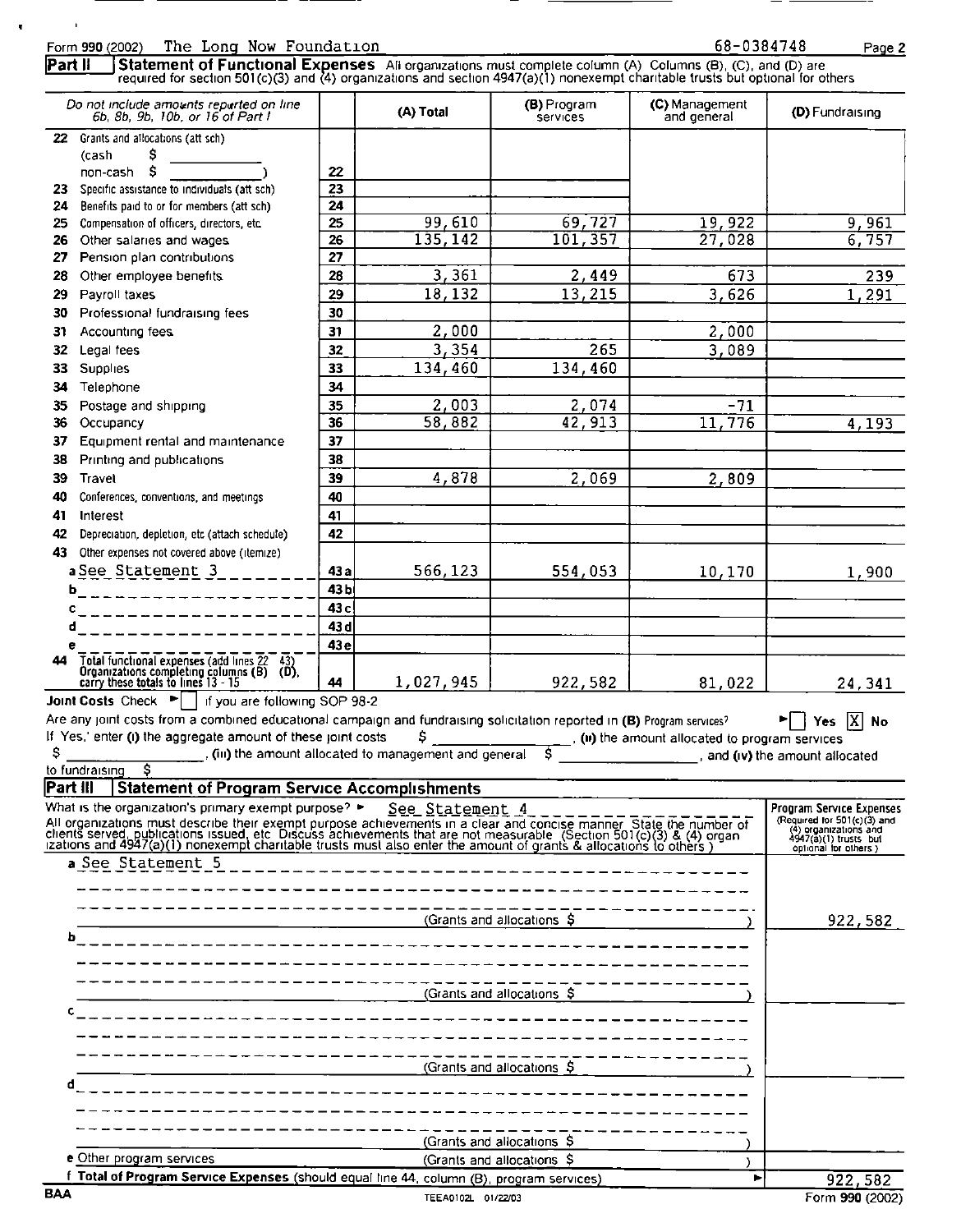Form 990 (2002) The Long Now Foundation (inc. 0390) 08-0384748 page 3

 $-11$ 

Part IV **Balance Sheets** (See Instructions)

 $\bullet$ 

 $\blacksquare$ 

| Note :                     |                                 | Where required attached schedules and amounts within the description<br>column should be for end of year amounts only                               |                                                                | (A)<br>Beginning of year   |                 | (B)<br>End of year |
|----------------------------|---------------------------------|-----------------------------------------------------------------------------------------------------------------------------------------------------|----------------------------------------------------------------|----------------------------|-----------------|--------------------|
|                            |                                 | 45 Cash - non interest bearing                                                                                                                      |                                                                | 160,389                    | 45              | 51,409             |
|                            |                                 | 46 Savings and temporary cash investments                                                                                                           |                                                                | 25,487                     | 46              | 176                |
|                            | 47 a Accounts receivable        |                                                                                                                                                     | 47a                                                            |                            |                 |                    |
|                            |                                 | <b>b</b> Less allowance for doubtful accounts                                                                                                       | 47 <sub>b</sub>                                                |                            | 47 c            |                    |
|                            | 48 a Pledges receivable         |                                                                                                                                                     | 48 a                                                           |                            |                 |                    |
|                            |                                 | <b>b</b> Less allowance for doubtful accounts                                                                                                       | 48b                                                            |                            | 48 <sub>c</sub> |                    |
|                            | <b>Grants receivable</b><br>49. |                                                                                                                                                     |                                                                |                            | 49              |                    |
| A<br>S<br>S<br>E<br>T<br>S | 50.                             | Receivables from officers, directors, trustees, and key<br>employees (attach schedule).                                                             |                                                                |                            | 50              |                    |
|                            |                                 | 51 a Other notes & loans receivable (attach sch)                                                                                                    | 51a                                                            |                            |                 |                    |
|                            |                                 | <b>b</b> Less allowance for doubtful accounts                                                                                                       | 51b                                                            |                            | 51 <sub>c</sub> |                    |
|                            |                                 | 52 Inventories for sale or use                                                                                                                      |                                                                |                            | 52              |                    |
|                            |                                 | 53 Prepaid expenses and deferred charges                                                                                                            |                                                                |                            | 53              |                    |
|                            | 54.                             | Investments - securities (attach schedule)                                                                                                          | <b>FMV</b><br>$\blacktriangleright$   $\lfloor$ Cost $\rfloor$ |                            | 54              |                    |
|                            |                                 | 55 a Investments - land, buildings, & equipment basis                                                                                               | 55a                                                            |                            |                 |                    |
|                            | (attach schedule)               | <b>b</b> Less accumulated depreciation                                                                                                              | 55 <sub>b</sub>                                                |                            | 55 <sub>c</sub> |                    |
|                            |                                 | 56 Investments - other (attach schedule)                                                                                                            |                                                                |                            | 56              |                    |
|                            |                                 | 57a Land, buildings, and equipment basis                                                                                                            | 135,800<br>57a                                                 |                            |                 |                    |
|                            | (attach schedule)               | <b>b</b> Less accumulated depreciation<br>Statement 6                                                                                               | 57 <sub>b</sub>                                                | 135,800                    | 57c             | 135,800            |
|                            | 58.                             | Other assets (describe ►                                                                                                                            |                                                                |                            | 58              |                    |
|                            |                                 | 59 Total assets (add lines 45 through 58) (must equal line 74)                                                                                      |                                                                | 321,676                    | 59              | 187,385            |
|                            | 60                              | Accounts payable and accrued expenses                                                                                                               |                                                                |                            | 60              |                    |
|                            | Grants payable<br>61            |                                                                                                                                                     |                                                                |                            | 61              |                    |
| レーABILITIES                | Deferred revenue<br>62          |                                                                                                                                                     |                                                                |                            | 62              |                    |
|                            | 63                              | Loans from officers, directors, trustees, and key employees (attach schedule)                                                                       |                                                                | 7,000                      | 63              |                    |
|                            |                                 | 64a Tax exempt bond liabilities (attach schedule)                                                                                                   |                                                                | 64a                        |                 |                    |
|                            |                                 | <b>b</b> Mortgages and other notes payable (attach schedule)                                                                                        |                                                                |                            | 64 <sub>b</sub> |                    |
|                            |                                 | 65 Other liabilities (describe >                                                                                                                    |                                                                |                            | 65              |                    |
|                            |                                 | 66 Total liabilities (add lines 60 through 65)<br>Organizations that follow SFAS 117, check here ►                                                  | $\overline{X}$ and complete lines 67                           | 7,000                      | 66              | 0                  |
|                            |                                 | through 69 and lines 73 and 74                                                                                                                      |                                                                |                            |                 |                    |
| 붙                          | 67 Unrestricted                 |                                                                                                                                                     |                                                                |                            |                 |                    |
| <b>A-ILIANS</b>            | 68                              | Temporarily restricted                                                                                                                              |                                                                | <u> 217, 149</u><br>97,527 | 67<br>68        | 187,385            |
|                            | 69                              | Permanently restricted                                                                                                                              |                                                                |                            | 69              |                    |
|                            |                                 | Organizations that do not follow SFAS 117, check here ▶                                                                                             | and complete lines                                             |                            |                 |                    |
| Å                          | 70 through 74                   |                                                                                                                                                     |                                                                |                            |                 |                    |
| n<br>B                     |                                 | 70 Capital stock, trust principal, or current funds                                                                                                 |                                                                |                            | 70              |                    |
|                            | 71.                             | Paid in or capital surplus, or land, building, and equipment fund                                                                                   |                                                                |                            | 71              |                    |
|                            | 72                              | Retained earnings, endowment accumulated income, or other funds                                                                                     |                                                                |                            | 72              |                    |
| <b>DRALANCE</b>            | 73.                             | Total net assets or fund balances (add lines 67 through 69 or lines 70 through<br>72, column (A) must equal line 19, column (B) must equal line 21) |                                                                | 314,676                    | 73              | 187,385            |
|                            |                                 | 74 Total liabilities and net assets/fund balances (add lines 66 and 73)                                                                             |                                                                | 321,676                    | 74              | 187,385            |

Form 990 is available for public inspection and, for some people, serves as the primary or sole source of information about a particular organization. How the public perceives an organization in such cases may be determined by the information presented on its return. Therefore,<br>please make sure the return is complete and accurate and fully describes, in Par

BAA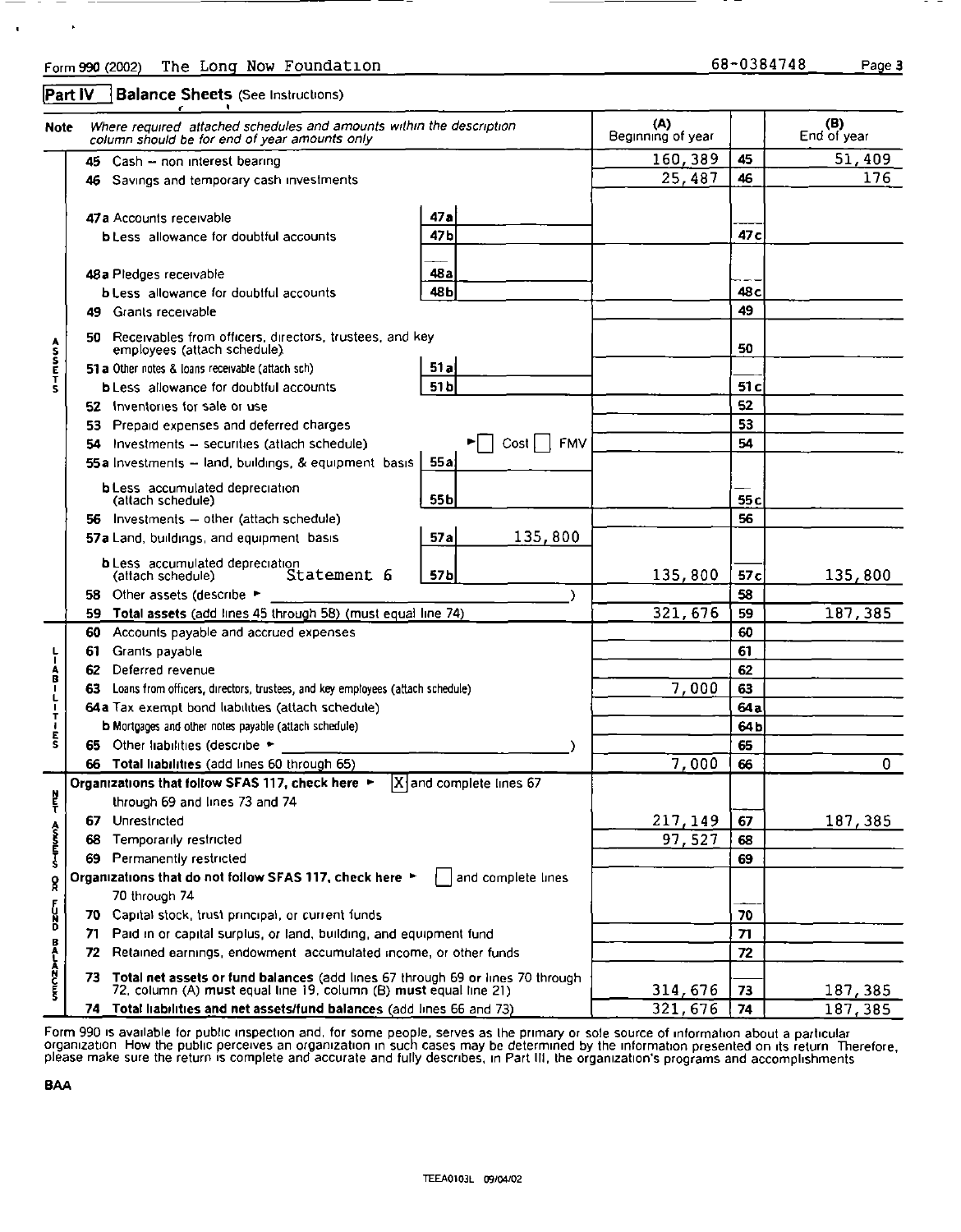.

TEEAOlOdL 01122003

| a      | Total revenue, gains, and other support<br>per audited financial statements. |                                    | а | N/A                                                                                                                | a | financial statements                                             | Total expenses and losses per audited                                          | $\mathbf{a}$       | N/A                                            |
|--------|------------------------------------------------------------------------------|------------------------------------|---|--------------------------------------------------------------------------------------------------------------------|---|------------------------------------------------------------------|--------------------------------------------------------------------------------|--------------------|------------------------------------------------|
| b      | Amounts included on line a but<br>not on line 12, Form 990                   |                                    |   |                                                                                                                    | ь | Amounts included on line a but not<br>on line 17, Form 990       |                                                                                |                    |                                                |
|        | (1) Net unrealized<br>gains on<br>investments                                | s                                  |   |                                                                                                                    |   | (1) Donated serv<br>ices and use<br>of facilities                | s                                                                              |                    |                                                |
|        | (2) Donated serv-<br>ices and use<br>of facilities                           | s                                  |   |                                                                                                                    |   | (2) Prior year adjust<br>ments reported on<br>line 20, Form 990  | s                                                                              |                    |                                                |
|        | (3) Recoveries of prior<br>year grants                                       | Ş.                                 |   |                                                                                                                    |   | (3) Losses reported on<br>line 20, Form 990                      | S.                                                                             |                    |                                                |
|        | (4) Other (specify)                                                          |                                    |   |                                                                                                                    |   | (4) Other (specify)                                              |                                                                                |                    |                                                |
|        |                                                                              | s                                  |   |                                                                                                                    |   |                                                                  | Ś                                                                              |                    |                                                |
|        | Add amounts on lines (1) through (4)                                         |                                    | ь |                                                                                                                    |   | Add amounts on lines (1) through (4)                             |                                                                                | ►<br>b             |                                                |
| c      | Line a minus line b                                                          |                                    | c |                                                                                                                    | с | Line a minus line b                                              |                                                                                | $\mathbf{c}$<br>Þ. |                                                |
| d      | Amounts included on line 12.<br>Form 990 but not on line a'                  |                                    |   |                                                                                                                    | d | Amounts included on line 17,<br>Form 990 but not on line a.      |                                                                                |                    |                                                |
|        | (1) Investment expenses<br>not included on line<br>6b, Form 990              | \$.                                |   |                                                                                                                    |   | (1) Investment expenses<br>not included on line<br>6b. Form 990. | \$                                                                             |                    |                                                |
|        | (2) Other (specify)                                                          |                                    |   |                                                                                                                    |   | (2) Other (specify)                                              |                                                                                |                    |                                                |
|        |                                                                              |                                    |   |                                                                                                                    |   |                                                                  | Ŝ                                                                              |                    |                                                |
|        | Add amounts on lines (1) and (2)                                             | Þ.                                 | d |                                                                                                                    |   | Add amounts on lines (1) and (2)                                 |                                                                                | ►<br>d             |                                                |
| e      | Total revenue per line 12, Form<br>990 (line c plus line d)                  |                                    |   |                                                                                                                    | е | Total expenses per line 17, Form<br>990 (line c plus line d)     |                                                                                | ►                  |                                                |
| Part V |                                                                              |                                    |   | List of Officers, Directors, Trustees, and Key Employees (List each one even if not compensated, see instructions) |   |                                                                  |                                                                                |                    |                                                |
|        |                                                                              | (A) Name and address               |   | (B) Title and average hours<br>per week devoted<br>to position                                                     |   | (C) Compensation<br>(if not paid,<br>enter $-0$ - $)$            | (D) Contributions to<br>employee benefit<br>plans and deferred<br>compensation |                    | (E) Expense<br>account and other<br>allowances |
|        |                                                                              | <u>See Statement 7 __________.</u> |   |                                                                                                                    |   |                                                                  |                                                                                |                    |                                                |
|        |                                                                              |                                    |   |                                                                                                                    |   | 99,610                                                           | 2,784                                                                          |                    | $\mathbf 0$                                    |
|        |                                                                              |                                    |   |                                                                                                                    |   |                                                                  |                                                                                |                    |                                                |
|        |                                                                              |                                    |   |                                                                                                                    |   |                                                                  |                                                                                |                    |                                                |
|        |                                                                              |                                    |   |                                                                                                                    |   |                                                                  |                                                                                |                    |                                                |
|        |                                                                              |                                    |   |                                                                                                                    |   |                                                                  |                                                                                |                    |                                                |
|        |                                                                              |                                    |   |                                                                                                                    |   |                                                                  |                                                                                |                    |                                                |
|        |                                                                              |                                    |   |                                                                                                                    |   |                                                                  |                                                                                |                    |                                                |
|        |                                                                              |                                    |   |                                                                                                                    |   |                                                                  |                                                                                |                    |                                                |

<u>|Part IV-A ||Reconciliation of Revenue per Audited ||Part IV-B ||Reconciliation of Expenses per Audited</u>

per Return (See instructions ) [ The per Return

Financıal Statements with Revenue Financıal Statements with Expenses

75 Did any officer, director, trustee, or key employee receive aggregate compensation of more<br>than \$100,000 from your organization and all related organizations, of which more than<br>\$10,000 was provided by the related org

Form 990 (2002)

If 'Yes, attach schedule - see instructions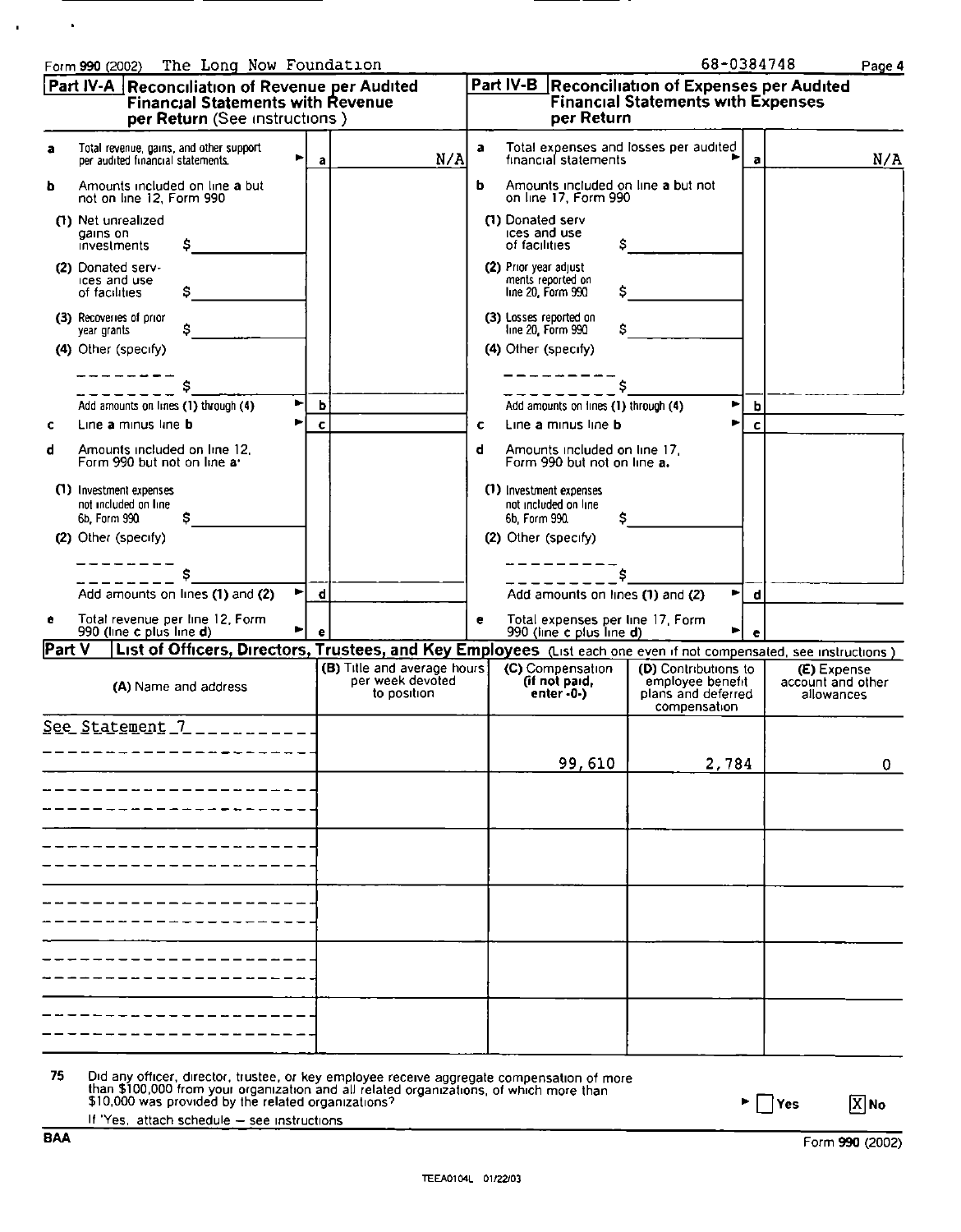|     | The Long Now Foundation<br>Form 990 (2002)                                                                                                                                                                                                                                       | 68-0384748               |                 |                               | Page 5                  |  |  |
|-----|----------------------------------------------------------------------------------------------------------------------------------------------------------------------------------------------------------------------------------------------------------------------------------|--------------------------|-----------------|-------------------------------|-------------------------|--|--|
|     | Part VI<br>Other Information (See instructions                                                                                                                                                                                                                                   |                          |                 |                               | Yes No                  |  |  |
|     | 76 Did the organization engage in any activity not previously reported to the IRS? If 'Yes,'<br>attach a detailed description of each activity                                                                                                                                   |                          | 76              |                               | X                       |  |  |
|     | $\boldsymbol{\pi}$<br>77 Were any changes made in the organizing or governing documents but not reported to the IRS?                                                                                                                                                             |                          |                 |                               |                         |  |  |
|     | If 'Yes,' attach a conformed copy of the changes                                                                                                                                                                                                                                 |                          |                 |                               | $\overline{\mathbf{x}}$ |  |  |
|     | 78 a Did the organization have unrelated business gross income of \$1,000 or more during the year covered by this return?                                                                                                                                                        |                          | 78a             |                               | $\mathbf x$             |  |  |
|     | b If 'Yes,' has it filed a tax return on Form 990-T for this year?                                                                                                                                                                                                               |                          | 78 <sub>b</sub> |                               | N/A                     |  |  |
| 79. | Was there a liquidation dissolution, termination, or substantial contraction during the                                                                                                                                                                                          |                          |                 |                               |                         |  |  |
|     | year? If 'Yes, attach a statement                                                                                                                                                                                                                                                |                          | 79              |                               | X                       |  |  |
|     | 80 a ls the organization related (other than by association with a statewide or nationwide organization) through common<br>membership, governing bodies, trustees, officers, etc, to any other exempt or nonexempt organization?                                                 |                          | 80 a            |                               | X                       |  |  |
|     | <b>b</b> If Yes, enter the name of the organization $\sim N/A$                                                                                                                                                                                                                   |                          |                 |                               |                         |  |  |
|     | and check whether it is $\uparrow$<br>exempt or<br>81 a Enter direct or indirect political expenditures. See line 81 instructions<br>81 a                                                                                                                                        | Inonexempt<br>o          |                 |                               |                         |  |  |
|     | b Did the organization file Form 1120-POL for this year?                                                                                                                                                                                                                         |                          | 81 b            |                               | $\mathbf x$             |  |  |
|     |                                                                                                                                                                                                                                                                                  |                          |                 |                               |                         |  |  |
|     | 82 a Did the organization receive donated services or the use of materials, equipment, or facilities at no charge or at<br>substantially less than fair rental value?                                                                                                            |                          | 82a             | X                             |                         |  |  |
|     | <b>b</b> If 'Yes, you may indicate the value of these items here. Do not include this amount as<br>revenue in Part I or as an expense in Part II (See instructions in Part+III)<br>82 bl                                                                                         | Not Valued               |                 |                               |                         |  |  |
|     | 83a Did the organization comply with the public inspection requirements for returns and exemption applications?                                                                                                                                                                  |                          | 83a             | Χ                             |                         |  |  |
|     | <b>b</b> Did the organization comply with the disclosure requirements relating to quid pro quo contributions?                                                                                                                                                                    |                          | 83 <sub>b</sub> | $\overline{\mathbf{x}}$       |                         |  |  |
|     | 84a Did the organization solicit any contributions or gifts that were not tax deductible?                                                                                                                                                                                        |                          | 84a             |                               | x                       |  |  |
|     | <b>b</b> if 'Yes,' did the organization include with every solicitation an express statement that such contributions or gifts were                                                                                                                                               |                          |                 |                               |                         |  |  |
|     | not tax deductible?                                                                                                                                                                                                                                                              |                          | 84 b            | N/A                           |                         |  |  |
|     | 85 501(c)(4), (5), or (6) organizations a Were substantially all dues nondeductible by members?                                                                                                                                                                                  |                          | 85a             | N/A                           |                         |  |  |
|     | b Did the organization make only in house lobbying expenditures of \$2,000 or less?                                                                                                                                                                                              |                          | 85b             | $\overline{N}$ $\overline{M}$ |                         |  |  |
|     | If 'Yes' was answered to either 85a or 85b, do not complete 85c through 85h below unless the organization received a                                                                                                                                                             |                          |                 |                               |                         |  |  |
|     | waiver for proxy tax owed for the prior year                                                                                                                                                                                                                                     |                          |                 |                               |                         |  |  |
|     | 85c<br>c Dues, assessments, and similar amounts from members                                                                                                                                                                                                                     | N/A                      |                 |                               |                         |  |  |
|     | 85 d<br>d Section 162(e) lobbying and political expenditures                                                                                                                                                                                                                     | N/A                      |                 |                               |                         |  |  |
|     | 85e<br>e Aggregate nondeductible amount of section 6033(e)(1)(A) dues notices                                                                                                                                                                                                    | N/A                      |                 |                               |                         |  |  |
|     | 85f<br>f Taxable amount of lobbying and political expenditures (line 85d less 85e)                                                                                                                                                                                               | N/A                      |                 |                               |                         |  |  |
|     | g Does the organization elect to pay the section 6033(e) tax on the amount on line 85f?                                                                                                                                                                                          |                          | 85 a            | NYA                           |                         |  |  |
|     | h If section 6033(e)(1)(A) dues notices were sent, does the organization agree to add the amount on line 85f to its reasonable estimate of<br>dues allocable to nondeductible lobbying and political expenditures for the following tax year?                                    |                          | 85h             | N∤A                           |                         |  |  |
|     | 86 501(c)(7) organizations Enter a Initiation fees and capital contributions included on                                                                                                                                                                                         |                          |                 |                               |                         |  |  |
|     | 286a<br>line 12                                                                                                                                                                                                                                                                  | N/A                      |                 |                               |                         |  |  |
|     | 86b<br><b>b</b> Gross receipts, included on line 12, for public use of club facilities                                                                                                                                                                                           | N/A                      |                 |                               |                         |  |  |
|     | 87a<br>87 501(c)(12) organizations Enter a Gross income from members or shareholders.                                                                                                                                                                                            | N/A                      |                 |                               |                         |  |  |
|     | <b>b</b> Gross income from other sources (Do not net amounts due or paid to other sources<br>87b<br>against amounts due or received from them.)                                                                                                                                  | N/A                      |                 |                               |                         |  |  |
|     | 88 At any time during the year, did the organization own a 50% or greater interest in a taxable corporation or partnership,<br>or an entity disregarded as separate from the organization under Regulations sections 301 7701 2 and 301 7701 3?                                  |                          |                 |                               |                         |  |  |
|     | If Yes, complete Part IX                                                                                                                                                                                                                                                         |                          | 88              |                               | X                       |  |  |
|     | 89 a 501(c)(3) organizations Enter Amount of tax imposed on the organization during the year under                                                                                                                                                                               | 0                        |                 |                               |                         |  |  |
|     | 0 , section 4912 $+$ 0 , section 4955 $+$<br>section 4911 $\blacktriangleright$                                                                                                                                                                                                  |                          |                 |                               |                         |  |  |
|     | $5.501(c)(3)$ and $501(c)(4)$ organizations. Did the organization engage in any section 4958 excess benefit transaction<br>during the year or did it become aware of an excess benefit transaction from a prior year? If Yes,' attach a statement<br>explaining each transaction |                          | 89 b            |                               | X.                      |  |  |
|     | c Enter. Amount of tax imposed on the organization managers or disqualified persons during the<br>year under sections 4912, 4955, and 4958                                                                                                                                       |                          |                 |                               | 0                       |  |  |
|     | d Enter Amount of tax on line 89c, above, reimbursed by the organization                                                                                                                                                                                                         |                          |                 |                               | $\overline{0}$          |  |  |
|     | 90 a List the states with which a copy of this return is filed > California                                                                                                                                                                                                      |                          |                 |                               |                         |  |  |
|     | b Number of employees employed in the pay period that includes March 12, 2002 (See instructions )                                                                                                                                                                                |                          | 90b             |                               | 3                       |  |  |
|     | 91 The books are in care of $\triangleright$ Alexander Rose _____________<br>Telephone number                                                                                                                                                                                    | $(415) 561-6582$         |                 |                               |                         |  |  |
|     | Located at > Bldg 220 The Presidio, San Francisco, CA                                                                                                                                                                                                                            | $ZIP + 4$ $\div$ 94129   |                 |                               |                         |  |  |
|     | 92 Section 4947(a)(1) nonexempt charitable trusts filing Form 990 in lieu of Form 1041 - Check here                                                                                                                                                                              |                          | N/A             |                               |                         |  |  |
|     | and enter the amount of tax-exempt interest received or accrued during the tax year                                                                                                                                                                                              | $\blacktriangleright$ 92 |                 |                               | N/A                     |  |  |

 $\mathcal{L}_{\mathcal{A}} = \mathcal{L}_{\mathcal{A}} = \mathcal{L}_{\mathcal{A}} = \mathcal{L}_{\mathcal{A}}$ 

-

 $\mathcal{A}^{\text{max}}_{\text{max}}$ 

 $\frac{1}{1-\frac{1}{1-\frac{1}{1-\frac{1}{1-\frac{1}{1-\frac{1}{1-\frac{1}{1-\frac{1}{1-\frac{1}{1-\frac{1}{1-\frac{1}{1-\frac{1}{1-\frac{1}{1-\frac{1}{1-\frac{1}{1-\frac{1}{1-\frac{1}{1-\frac{1}{1-\frac{1}{1-\frac{1}{1-\frac{1}{1-\frac{1}{1-\frac{1}{1-\frac{1}{1-\frac{1}{1-\frac{1}{1-\frac{1}{1-\frac{1}{1-\frac{1}{1-\frac{1}{1-\frac{1}{1-\frac{1}{1-\frac{1}{1-\frac{1}{1-\frac{1}{1-\frac{1}{1-\frac{1$ 

 $-$ 

 $\overline{\phantom{a}}$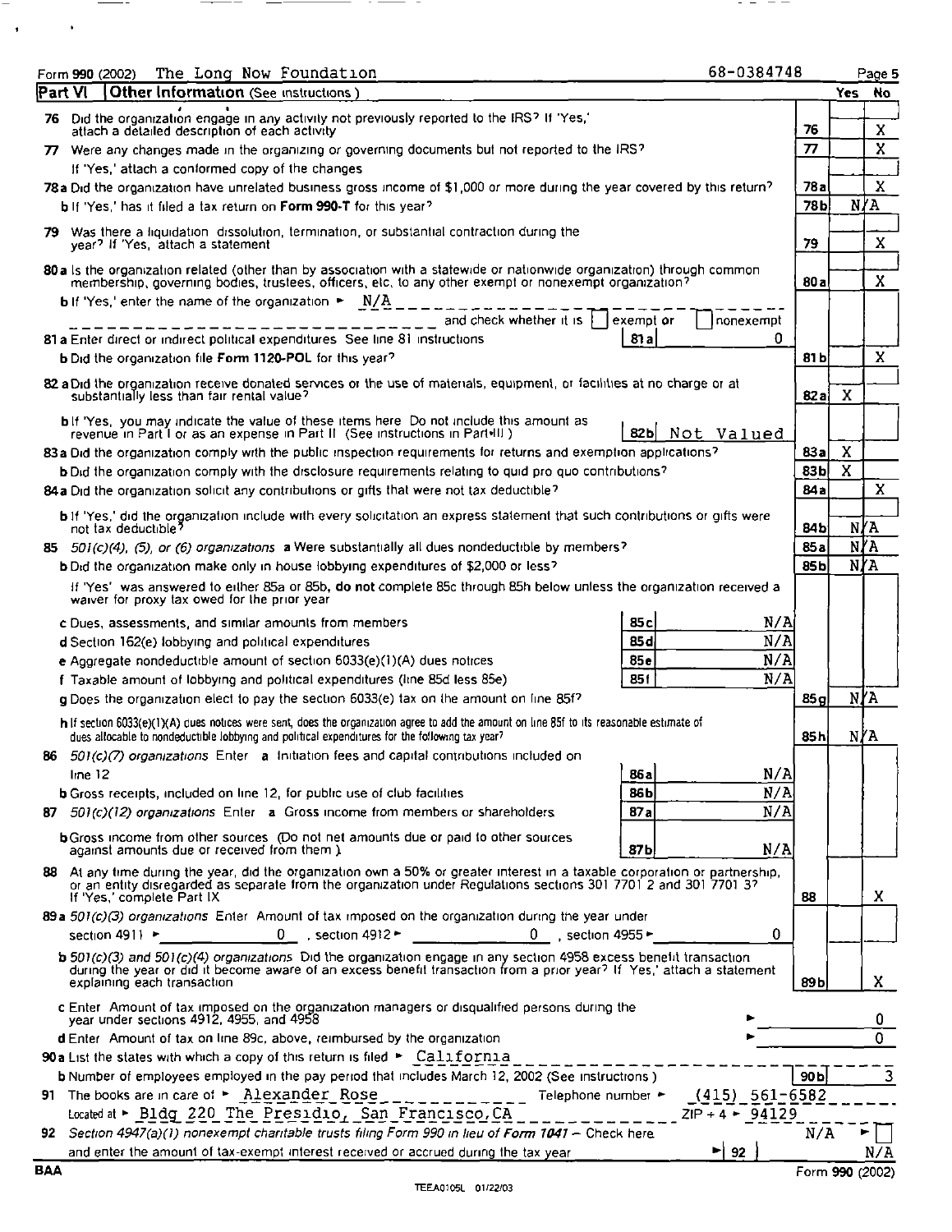## Form 990 (2002) The Long Now Foundation<br>
Dart VII Lanalysis of Income Producing Acts

 $\overline{\phantom{0}}$ 

 $\overline{\phantom{0}}$ 

the contract of the contract of the

————

 $\overline{\phantom{a}}$ 

 $\overline{\phantom{0}}$ 

 $\sim 100$ 

 $\mathbf{A}^{(n)}$  .

| 68-0384748 | Page 6. |
|------------|---------|
|            |         |

==  $\sim$ 

|                         | <b>Part VII   Analysis of Income-Producing Activities</b> (See instructions)                                                                                                                                              |                                     |                                      |                       |                                      |                                                       |
|-------------------------|---------------------------------------------------------------------------------------------------------------------------------------------------------------------------------------------------------------------------|-------------------------------------|--------------------------------------|-----------------------|--------------------------------------|-------------------------------------------------------|
|                         | Note Enter gross amounts unless                                                                                                                                                                                           |                                     | Unrelated business income            |                       | Excluded by section 512, 513, or 514 | (E)                                                   |
| otherwise indicated     |                                                                                                                                                                                                                           | (A)<br>Business code                | (B)<br>Amount                        | (C)<br>Exclusion code | (D)<br>Amount                        | Related or exempt<br>function income                  |
|                         | 93 Program service revenue                                                                                                                                                                                                |                                     |                                      |                       |                                      |                                                       |
|                         | a Speaking Fees                                                                                                                                                                                                           |                                     |                                      |                       |                                      | 500                                                   |
| ь                       |                                                                                                                                                                                                                           |                                     |                                      |                       |                                      |                                                       |
| c                       | <u> 1989 - Andrea Brand, amerikansk politik (</u>                                                                                                                                                                         |                                     |                                      |                       |                                      |                                                       |
|                         |                                                                                                                                                                                                                           |                                     |                                      |                       |                                      |                                                       |
| e                       |                                                                                                                                                                                                                           |                                     |                                      |                       |                                      |                                                       |
|                         | f Medicare/Medicaid payments                                                                                                                                                                                              |                                     |                                      |                       |                                      |                                                       |
|                         | g Fees & contracts from government agencies                                                                                                                                                                               |                                     |                                      |                       |                                      |                                                       |
| 94                      | Membership dues and assessments                                                                                                                                                                                           |                                     |                                      |                       |                                      |                                                       |
| 95                      | Interest on savings & temporary cash invinits                                                                                                                                                                             |                                     |                                      | 14                    | 1,166                                |                                                       |
| 96                      | Dividends & interest from securities                                                                                                                                                                                      |                                     |                                      |                       |                                      |                                                       |
|                         | 97 Net rental income or (loss) from real estate                                                                                                                                                                           |                                     |                                      |                       |                                      |                                                       |
|                         | a debt financed property                                                                                                                                                                                                  |                                     |                                      |                       |                                      |                                                       |
|                         | <b>b</b> not debt financed property                                                                                                                                                                                       |                                     |                                      |                       |                                      |                                                       |
| 98                      | Net rental income or (loss) from pers prop                                                                                                                                                                                |                                     |                                      |                       |                                      |                                                       |
| 99.<br>100              | Other investment income<br>Gain or (loss) from sales of assets                                                                                                                                                            |                                     |                                      |                       |                                      |                                                       |
|                         | other than inventory                                                                                                                                                                                                      |                                     |                                      | 18                    | 11,583                               |                                                       |
| 101.                    | Net income or (loss) from special events                                                                                                                                                                                  |                                     |                                      |                       |                                      |                                                       |
|                         | 102 Gross profit or (loss) from sales of inventory.                                                                                                                                                                       |                                     |                                      |                       |                                      |                                                       |
|                         | 103 Other revenue <b>a</b>                                                                                                                                                                                                |                                     |                                      |                       |                                      |                                                       |
| b                       |                                                                                                                                                                                                                           |                                     |                                      |                       |                                      |                                                       |
| c                       | <u> Liste de la construcción de la construcción de la construcción de la construcción de la construcción de la c</u>                                                                                                      |                                     |                                      |                       |                                      |                                                       |
| d                       | <u> Louis Communication de la communica</u>                                                                                                                                                                               |                                     |                                      |                       |                                      |                                                       |
| ė                       |                                                                                                                                                                                                                           |                                     |                                      |                       |                                      |                                                       |
| 104 -                   | Subtotal (add columns (B), (D), and (E))<br>105 Total (add line 104, columns $(B)$ , $(D)$ , and $(E)$ )                                                                                                                  |                                     |                                      |                       | 12,749                               | 500<br>13,249                                         |
|                         | Note Line 105 plus line 1d, Part I, should equal the amount on line 12, Part I                                                                                                                                            |                                     |                                      |                       |                                      |                                                       |
|                         | Part VIII Relationship of Activities to the Accomplishment of Exempt Purposes (See instructions)                                                                                                                          |                                     |                                      |                       |                                      |                                                       |
| Line No                 |                                                                                                                                                                                                                           |                                     |                                      |                       |                                      |                                                       |
| $\overline{\mathbf{v}}$ | Explain how each activity for which income is reported in column (E) of Part VII contributed importantly to the accomplishment<br>of the organization's exempt purposes (other than by providing funds for such purposes) |                                     |                                      |                       |                                      |                                                       |
| 93a                     | Revenue from a speaking engagement whose topic of the clock construction and long                                                                                                                                         |                                     |                                      |                       |                                      |                                                       |
|                         | term perspective relate to the Organization's exempt purpose                                                                                                                                                              |                                     |                                      |                       |                                      |                                                       |
|                         |                                                                                                                                                                                                                           |                                     |                                      |                       |                                      |                                                       |
|                         |                                                                                                                                                                                                                           |                                     |                                      |                       |                                      |                                                       |
| Part IX                 | Information Regarding Taxable Subsidiaries and Disregarded Entities (See instructions)                                                                                                                                    |                                     |                                      |                       |                                      |                                                       |
|                         | (A)                                                                                                                                                                                                                       | (B)                                 | (C)                                  |                       | (D)                                  | (E)                                                   |
|                         |                                                                                                                                                                                                                           |                                     |                                      |                       |                                      |                                                       |
|                         | Name, address, and EIN of corporation,<br>partnership, or disregarded entity                                                                                                                                              | Percentage of<br>ownership interest | Nature of activities                 |                       | Total<br>income                      | End of year<br>assets                                 |
| N/A                     |                                                                                                                                                                                                                           |                                     | g.                                   |                       |                                      |                                                       |
|                         |                                                                                                                                                                                                                           |                                     | f                                    |                       |                                      |                                                       |
|                         |                                                                                                                                                                                                                           |                                     | f                                    |                       |                                      |                                                       |
|                         |                                                                                                                                                                                                                           |                                     | ę.                                   |                       |                                      |                                                       |
| <b>Part X</b>           | Information Regarding Transfers Associated with Personal Benefit Contracts (See instructions.)                                                                                                                            |                                     |                                      |                       |                                      |                                                       |
|                         | a Did the organization, during the year, receive any funds, directly or indirectly, to pay premiums on a personal benefit contract?                                                                                       |                                     |                                      |                       |                                      | Yes<br>X No                                           |
|                         | b Did the organization, during the year day premiums, directly or indirectly, on a personal benefit contract?                                                                                                             |                                     |                                      |                       |                                      | $\overline{\text{X}}$ No<br>Yes                       |
|                         | Note: If Yes' to (b), file Form 8870 and Form 4720 (see instructions)                                                                                                                                                     |                                     |                                      |                       |                                      |                                                       |
|                         | Under penalties of perjury I gollare that I have examined this wealth including accompanying schedules and statements and to the best of my knowledge and belief it is                                                    |                                     |                                      |                       |                                      |                                                       |
|                         |                                                                                                                                                                                                                           |                                     |                                      |                       |                                      |                                                       |
| <b>Please</b>           |                                                                                                                                                                                                                           |                                     |                                      |                       |                                      |                                                       |
| Sign<br>Here            | Signature of officer                                                                                                                                                                                                      |                                     |                                      |                       | Date                                 |                                                       |
|                         | ▶                                                                                                                                                                                                                         | 70Si                                |                                      | EXECUUTIVE DIRECT     |                                      |                                                       |
|                         | Type or print name and tile                                                                                                                                                                                               |                                     |                                      |                       |                                      |                                                       |
| Paid                    | Preparer <sub>s</sub>                                                                                                                                                                                                     |                                     |                                      |                       | Check if<br>self                     | Preparer s SSN or PTIN (see<br>General Instruction W) |
| Pre-                    | signature<br><b>TATEM</b>                                                                                                                                                                                                 | Æónt arel 1760                      |                                      |                       | employed                             | 041-36-0590                                           |
| parer's<br>Use          | Firm's name (or<br>yours if                                                                                                                                                                                               |                                     | Fontanello, Duffield & Otake,<br>LLP |                       |                                      |                                                       |
| Only                    | sell employed)<br>$address$ and $ZIP + 4$                                                                                                                                                                                 |                                     | 44 Montgomery Street, Suite 2019     |                       | 37-1420474<br>EIN                    |                                                       |
|                         |                                                                                                                                                                                                                           | San Francisco, CA 94104             |                                      |                       | (415)<br>Phone no                    | 983-0200                                              |
| BAA                     |                                                                                                                                                                                                                           |                                     |                                      |                       | TEEA0106L 10/10/02                   | Form 990 (2002)                                       |

 $\sim$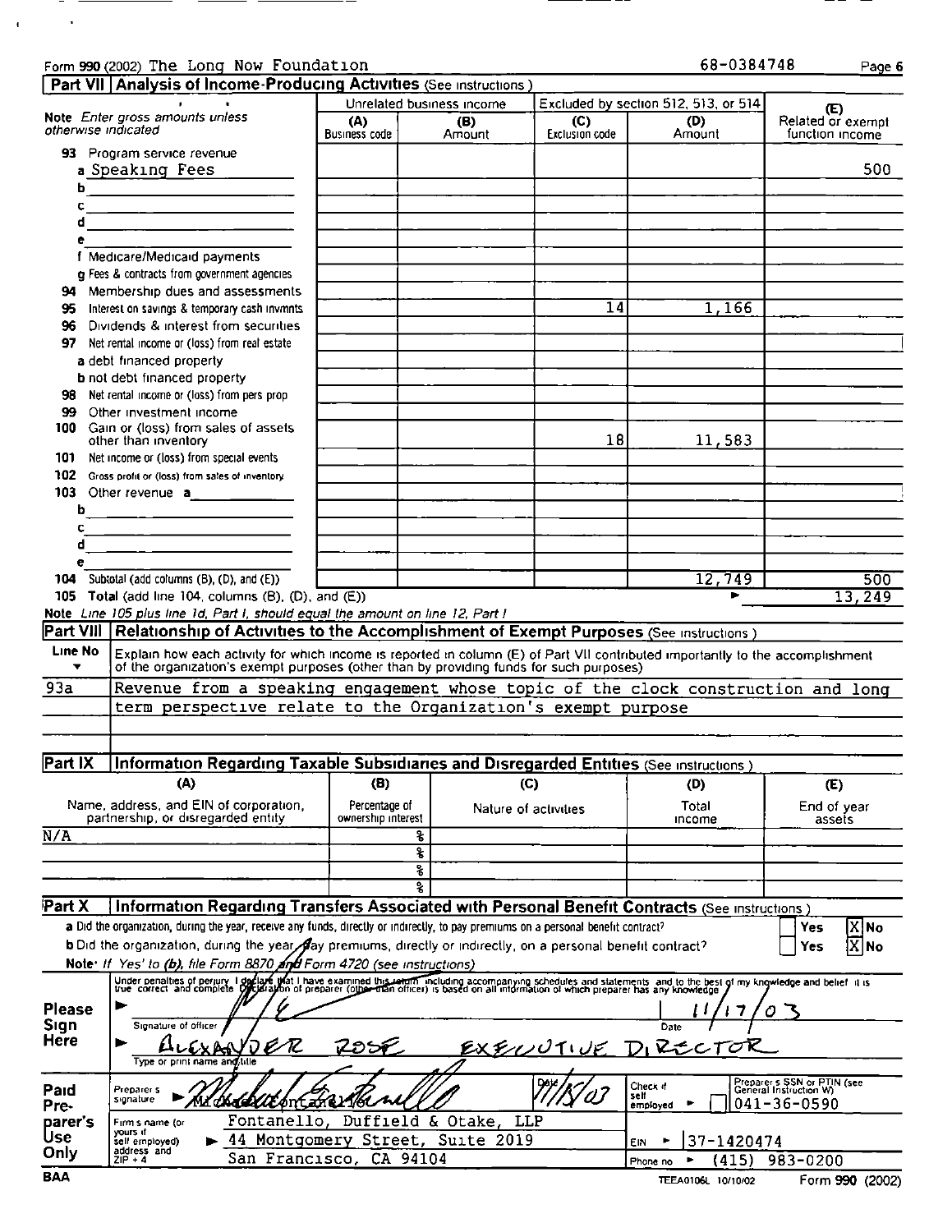| <b>SCHEDULE A</b> |                      |
|-------------------|----------------------|
|                   | (Form 990 or 990-EZ) |

# Organization Exempt Under<br>Section 501(c)(3)<br>(Except Private Foundation) and Section 501(e), 501(f), 501(k),<br>501(n), or Section 4947(a)(1) Nonexempt Charitable Trust

Supplementary Information - (See separate instructions)

2002

| Department of the Treasury<br>Internal Revenue Service                                                                                                                                                       | renentary momentum quee separate momentum j<br>> MUST be completed by the above organizations and attached to their Form 990 or 990-EZ |                  |                                                                                |                                                |  |
|--------------------------------------------------------------------------------------------------------------------------------------------------------------------------------------------------------------|----------------------------------------------------------------------------------------------------------------------------------------|------------------|--------------------------------------------------------------------------------|------------------------------------------------|--|
| Name of the organization                                                                                                                                                                                     |                                                                                                                                        |                  | <b>Employer identification number</b>                                          |                                                |  |
| The Long Now Foundation                                                                                                                                                                                      |                                                                                                                                        |                  | 68-0384748                                                                     |                                                |  |
| Compensation of the Five Highest Paid Employees Other Than Officers, Directors, and Trustees<br>Partl<br>(See instructions List each one If there are none, enter 'None')                                    |                                                                                                                                        |                  |                                                                                |                                                |  |
| (a) Name and address of each<br>employee paid more<br>than \$50,000                                                                                                                                          | (b) Title and average<br>hours per week<br>devoted to position                                                                         | (c) Compensation | (d) Contributions<br>to employee benefit<br>plans and deferred<br>compensation | (e) Expense<br>account and other<br>allowances |  |
| James Mason                                                                                                                                                                                                  | Project Manager                                                                                                                        |                  |                                                                                |                                                |  |
| c/o Box 29452, SF CA 94129                                                                                                                                                                                   | 40                                                                                                                                     | 51,250           | 0.                                                                             | 0.                                             |  |
| Erio Brown                                                                                                                                                                                                   | Clock Machinist                                                                                                                        |                  |                                                                                |                                                |  |
| c/o Box 29452, SF CA 94129                                                                                                                                                                                   | 40                                                                                                                                     | 60,030           | $\mathbf 0$                                                                    | 0                                              |  |
|                                                                                                                                                                                                              |                                                                                                                                        |                  |                                                                                |                                                |  |
|                                                                                                                                                                                                              |                                                                                                                                        |                  |                                                                                |                                                |  |
|                                                                                                                                                                                                              |                                                                                                                                        |                  |                                                                                |                                                |  |
|                                                                                                                                                                                                              |                                                                                                                                        |                  |                                                                                |                                                |  |
| Total number of other employees paid<br>over \$50,000                                                                                                                                                        |                                                                                                                                        | 0                |                                                                                |                                                |  |
| Part II<br><b>Compensation of the Five Highest Paid Independent Contractors for Professional Services</b><br>(See instructions List each one (whether individuals or firms) If there are none, enter 'None') |                                                                                                                                        |                  |                                                                                |                                                |  |
| (a) Name and address of each independent contractor paid more than \$50,000                                                                                                                                  |                                                                                                                                        |                  | (b) Type of service                                                            | (c) Compensation                               |  |
| Paulo Salvagione                                                                                                                                                                                             |                                                                                                                                        |                  |                                                                                |                                                |  |
| PO Box 2200, Sausalito, CA 94966                                                                                                                                                                             |                                                                                                                                        | Clock Engineer   |                                                                                | 160,597                                        |  |
| Chris Rand                                                                                                                                                                                                   |                                                                                                                                        |                  |                                                                                |                                                |  |
| 1A Lovel Ave, San Rafael, CA                                                                                                                                                                                 | 94901                                                                                                                                  |                  | Machinist/Fabricator<br>220,342                                                |                                                |  |
|                                                                                                                                                                                                              |                                                                                                                                        |                  |                                                                                |                                                |  |
|                                                                                                                                                                                                              |                                                                                                                                        |                  |                                                                                |                                                |  |
|                                                                                                                                                                                                              |                                                                                                                                        |                  |                                                                                |                                                |  |
|                                                                                                                                                                                                              |                                                                                                                                        |                  |                                                                                |                                                |  |
|                                                                                                                                                                                                              |                                                                                                                                        |                  |                                                                                |                                                |  |
| Total number of others receiving over<br>\$50,000 for professional services                                                                                                                                  |                                                                                                                                        | ٥                |                                                                                |                                                |  |

BAA For Paperwork Reduction Act Notice, see the Instructions for Form 990 and Form 990-EZ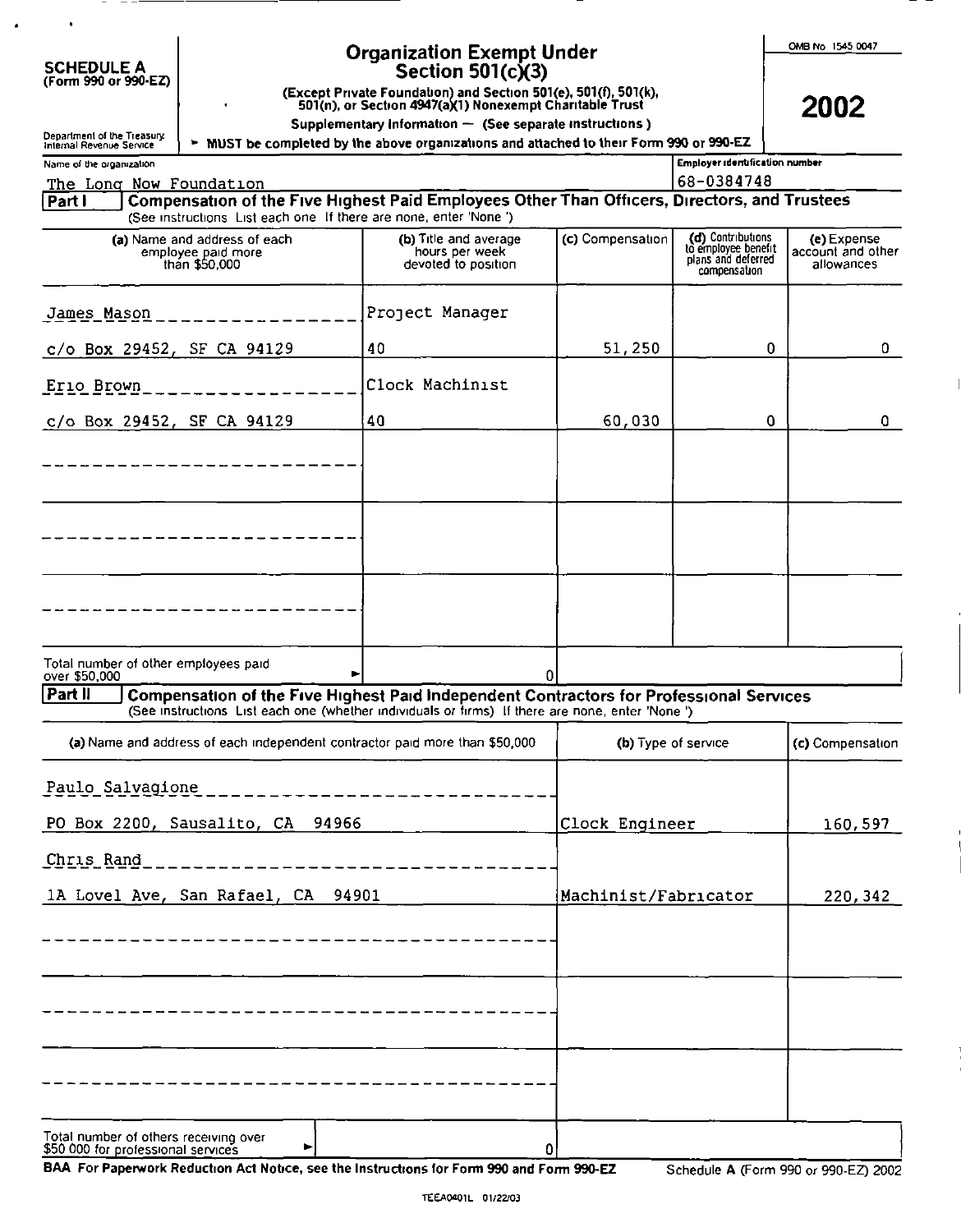|                                             | The Long Now Foundation<br>Schedule A (Form 990 or 990 EZ) 2002                                                                                                                                                                                                                                                                                                                                                                                                                                                                                                                                                                                                                                                                                                                                                                                                                                                                                                                                                                                                                                                                                                                                                                                                                                                                                                                                                                                                                                                                                                                                                                                                                                                                                                                                                                                                                                                                                              | 68-0384748 |                               | Page 2 |
|---------------------------------------------|--------------------------------------------------------------------------------------------------------------------------------------------------------------------------------------------------------------------------------------------------------------------------------------------------------------------------------------------------------------------------------------------------------------------------------------------------------------------------------------------------------------------------------------------------------------------------------------------------------------------------------------------------------------------------------------------------------------------------------------------------------------------------------------------------------------------------------------------------------------------------------------------------------------------------------------------------------------------------------------------------------------------------------------------------------------------------------------------------------------------------------------------------------------------------------------------------------------------------------------------------------------------------------------------------------------------------------------------------------------------------------------------------------------------------------------------------------------------------------------------------------------------------------------------------------------------------------------------------------------------------------------------------------------------------------------------------------------------------------------------------------------------------------------------------------------------------------------------------------------------------------------------------------------------------------------------------------------|------------|-------------------------------|--------|
| Part III                                    | Statements About Activities (See instructions)                                                                                                                                                                                                                                                                                                                                                                                                                                                                                                                                                                                                                                                                                                                                                                                                                                                                                                                                                                                                                                                                                                                                                                                                                                                                                                                                                                                                                                                                                                                                                                                                                                                                                                                                                                                                                                                                                                               |            | Yes.                          | No     |
|                                             | 1 During the year, has the organization attempted to influence national, state, or local legislation, including any attempt<br>to influence public opinion on a legislative matter or referendum? If 'Yes,' enter the total expenses paid<br>N/A<br>or incurred in connection with the lobbying activities.<br>► s<br>(Must equal amounts on line 38, Part VI-A, or line i of Part VI B)                                                                                                                                                                                                                                                                                                                                                                                                                                                                                                                                                                                                                                                                                                                                                                                                                                                                                                                                                                                                                                                                                                                                                                                                                                                                                                                                                                                                                                                                                                                                                                     | 1          |                               | x      |
|                                             | Organizations that made an election under section 501(h) by filing Form 5768 must complete Part VI A Other<br>organizations checking 'Yes,' must complete Part VI B AND attach a statement giving a detailed description of the<br>lobbying activities                                                                                                                                                                                                                                                                                                                                                                                                                                                                                                                                                                                                                                                                                                                                                                                                                                                                                                                                                                                                                                                                                                                                                                                                                                                                                                                                                                                                                                                                                                                                                                                                                                                                                                       |            |                               |        |
|                                             | 2 During the year, has the organization, either directly or indirectly, engaged in any of the following acts with any<br>substantial contributors, trustees, directors, officers, creators, key employees, or members of their families, or with any<br>taxable organization with which any such person is affiliated as an officer, director, trustee, majority owner, or principal<br>beneficiary? (If the answer to any question is 'Yes,' attach a detailed statement explaining the transactions)                                                                                                                                                                                                                                                                                                                                                                                                                                                                                                                                                                                                                                                                                                                                                                                                                                                                                                                                                                                                                                                                                                                                                                                                                                                                                                                                                                                                                                                       |            |                               |        |
|                                             | a Sale, exchange, or leasing of property?                                                                                                                                                                                                                                                                                                                                                                                                                                                                                                                                                                                                                                                                                                                                                                                                                                                                                                                                                                                                                                                                                                                                                                                                                                                                                                                                                                                                                                                                                                                                                                                                                                                                                                                                                                                                                                                                                                                    | 2a         |                               | X      |
|                                             | <b>b</b> Lending of money or other extension of credit?                                                                                                                                                                                                                                                                                                                                                                                                                                                                                                                                                                                                                                                                                                                                                                                                                                                                                                                                                                                                                                                                                                                                                                                                                                                                                                                                                                                                                                                                                                                                                                                                                                                                                                                                                                                                                                                                                                      | 2Ь         |                               | x.     |
|                                             | c Furnishing of goods, services, or facilities?<br>See Form 990, Part V                                                                                                                                                                                                                                                                                                                                                                                                                                                                                                                                                                                                                                                                                                                                                                                                                                                                                                                                                                                                                                                                                                                                                                                                                                                                                                                                                                                                                                                                                                                                                                                                                                                                                                                                                                                                                                                                                      | 2c         |                               | X.     |
|                                             | d Payment of compensation (or payment or reimbursement of expenses if more than \$1,000)?                                                                                                                                                                                                                                                                                                                                                                                                                                                                                                                                                                                                                                                                                                                                                                                                                                                                                                                                                                                                                                                                                                                                                                                                                                                                                                                                                                                                                                                                                                                                                                                                                                                                                                                                                                                                                                                                    | 2d         | X                             |        |
|                                             | e Transfer of any part of its income or assets?                                                                                                                                                                                                                                                                                                                                                                                                                                                                                                                                                                                                                                                                                                                                                                                                                                                                                                                                                                                                                                                                                                                                                                                                                                                                                                                                                                                                                                                                                                                                                                                                                                                                                                                                                                                                                                                                                                              | 2e         |                               | X.     |
| з.                                          | Does the organization make grants for scholarships, fellowships, student loans, etc? (See Note below)<br>Do you have a section 403(b) annuity plan for your employees?                                                                                                                                                                                                                                                                                                                                                                                                                                                                                                                                                                                                                                                                                                                                                                                                                                                                                                                                                                                                                                                                                                                                                                                                                                                                                                                                                                                                                                                                                                                                                                                                                                                                                                                                                                                       | 3<br>4     |                               | x<br>X |
|                                             | Note Attach a statement to explain how the organization determines that individuals or organizations receiving<br>grants or loans from it in furtherance of its charitable programs 'qualify' to receive payments                                                                                                                                                                                                                                                                                                                                                                                                                                                                                                                                                                                                                                                                                                                                                                                                                                                                                                                                                                                                                                                                                                                                                                                                                                                                                                                                                                                                                                                                                                                                                                                                                                                                                                                                            |            |                               |        |
| Part IV                                     | <b>Reason for Non-Private Foundation Status (See instructions)</b>                                                                                                                                                                                                                                                                                                                                                                                                                                                                                                                                                                                                                                                                                                                                                                                                                                                                                                                                                                                                                                                                                                                                                                                                                                                                                                                                                                                                                                                                                                                                                                                                                                                                                                                                                                                                                                                                                           |            |                               |        |
| 5<br>6<br>7<br>8<br>9<br>11 b l<br>12<br>13 | The organization is not a private foundation because it is (Please check only ONE applicable box)<br>A church, convention of churches, or association of churches Section 170(b)(1)(A)(i)<br>A school Section 170(b)(1)(A)(ii) (Also complete Part V)<br>A hospital or a cooperative hospital service organization Section 170(b)(1)(A)(iii)<br>A Federal, state, or local government or governmental unit Section 170(b)(1)(A)(v)<br>A medical research organization operated in conjunction with a hospital Section 170(b)(1)(A)(iii) Enter the hospital's name, city,<br>and state $\blacktriangleright$<br>An organization operated for the benefit of a college or university owned or operated by a governmental unit Section 170(b)(1)(A)(iv)<br>(Also complete the Support Schedule in Part IV A)<br>11 a $ X $ An organization that normally receives a substantial part of its support from a governmental unit or from the general public<br>Section 170(b)(1)(A)(vi) (Also complete the Support Schedule in Part IV A)<br>A community trust Section 170(b)(1)(A)(vi) (Also complete the Support Schedule in Part IV-A)<br>An organization that normally receives (1) more than 33-1/3% of its support from contributions, membership fees, and gross receipts<br>from activities related to its charitable, etc. functions - subject to certain exceptions, and (2) no more than 33-1/3% of its support<br>from gross investment income and unrelated business taxable income (less section 511 tax) from businesses acquired by the<br>organization after June 30, 1975 See section 509(a)(2) (Also complete the Support Schedule in Part IV A )<br>An organization that is not controlled by any disqualified persons (other than foundation managers) and supports organizations<br>described in (1) lines 5 through 12 above or (2) section 501(c)(4), (5), or (6), if they meet the test of section 509(a)(2) (See<br>section $509(a)(3)$ ) |            |                               |        |
|                                             | Provide the following information about the supported organizations (See instructions)                                                                                                                                                                                                                                                                                                                                                                                                                                                                                                                                                                                                                                                                                                                                                                                                                                                                                                                                                                                                                                                                                                                                                                                                                                                                                                                                                                                                                                                                                                                                                                                                                                                                                                                                                                                                                                                                       |            |                               |        |
|                                             | (a) Name(s) of supported organization(s)                                                                                                                                                                                                                                                                                                                                                                                                                                                                                                                                                                                                                                                                                                                                                                                                                                                                                                                                                                                                                                                                                                                                                                                                                                                                                                                                                                                                                                                                                                                                                                                                                                                                                                                                                                                                                                                                                                                     |            | (b) Line number<br>from above |        |

14 An organization organized and operated to test for public safety Section 509(a)(4) (See instructions )

 $\bullet$ 

.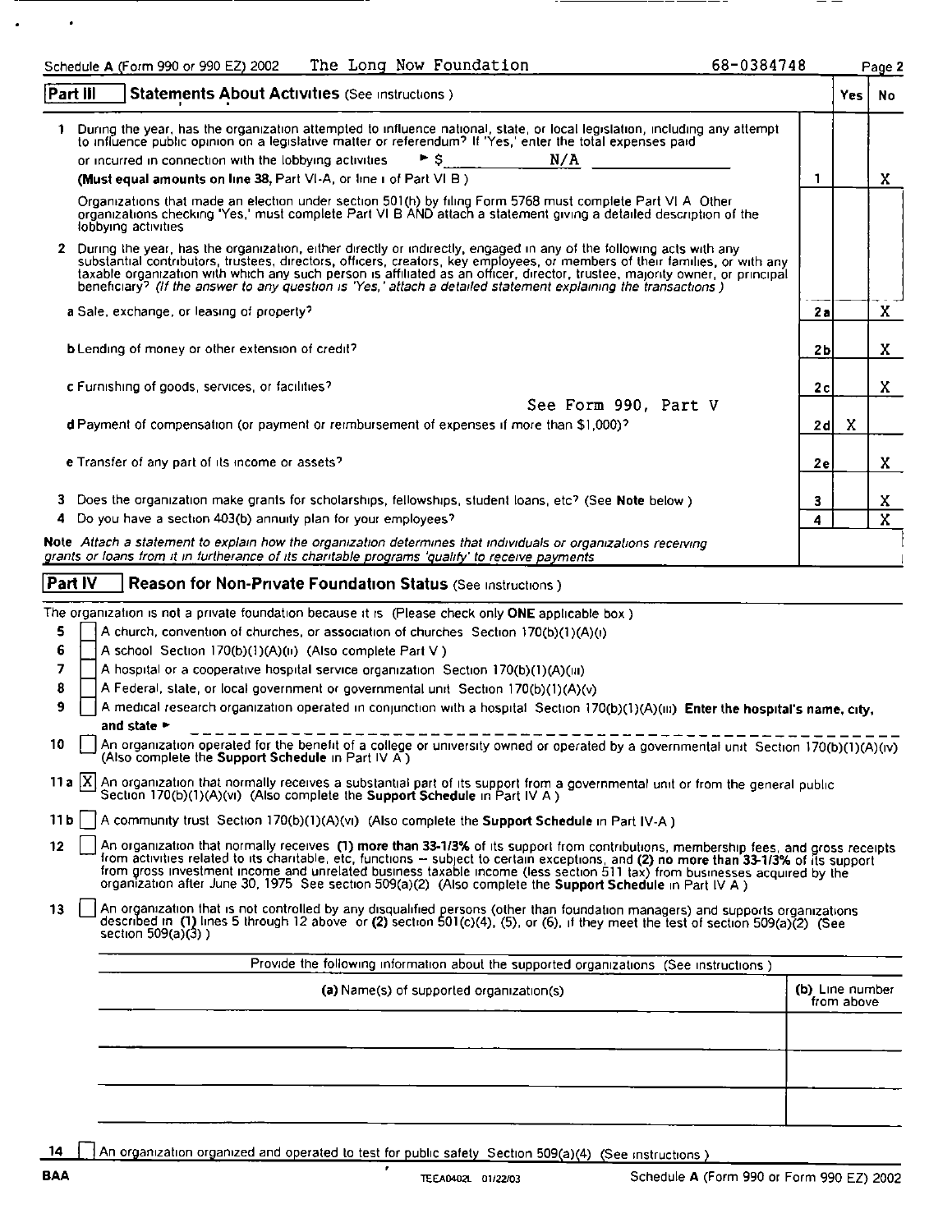×

Part IV-A Support Schedule (Complete only if you checked a box on line 10, 11, or 12) Use cash method of accounting Note You may use the worksheet in the instructions for converting from the accrual to the cash method of accounting

|     | Calendar year (or fiscal year<br>beginning in)                                                                                                                                                                                                                                                                                                                                                                                                                                                                                                                                                                           | (a)<br>2001 | (b)<br>2000                                 | (c)<br>1999               | (d)<br>1998           | (e)<br>Total                               |  |  |  |
|-----|--------------------------------------------------------------------------------------------------------------------------------------------------------------------------------------------------------------------------------------------------------------------------------------------------------------------------------------------------------------------------------------------------------------------------------------------------------------------------------------------------------------------------------------------------------------------------------------------------------------------------|-------------|---------------------------------------------|---------------------------|-----------------------|--------------------------------------------|--|--|--|
|     | 15 Gifts, grants, and contributions<br>received (Do not include<br>unusual grants See line 28)                                                                                                                                                                                                                                                                                                                                                                                                                                                                                                                           | 717,802     | 810,877                                     | 550,856                   | 50,708                | 2,130,243                                  |  |  |  |
|     | 16 Membership fees received                                                                                                                                                                                                                                                                                                                                                                                                                                                                                                                                                                                              |             |                                             |                           |                       |                                            |  |  |  |
|     | 17 Gross receipts from admissions.<br>merchandise sold or services performed,<br>or furnishing of facilities in any activity<br>that is related to the organization s<br>charitable, etc. purpose                                                                                                                                                                                                                                                                                                                                                                                                                        |             | 2,683                                       |                           |                       | 2,683                                      |  |  |  |
|     | 18 Gross income from interest, dividends,<br>amounts received from payments on<br>securities Ioans (section 512(a)(5)).<br>rents, royalties, and unrelated business<br>taxable income (less section 511 taxes)<br>from businesses acquired by the organ<br>ization after June 30, 1975                                                                                                                                                                                                                                                                                                                                   | 12,476      | 17,414                                      | 11,700                    | 14,772                | 56,362                                     |  |  |  |
|     | 19 Net income from unrelated business<br>activities not included in line 18                                                                                                                                                                                                                                                                                                                                                                                                                                                                                                                                              |             |                                             |                           |                       |                                            |  |  |  |
| 20. | Tax revenues levied for the<br>organization s benefit and<br>either paid to it or expended<br>on its behalf                                                                                                                                                                                                                                                                                                                                                                                                                                                                                                              |             |                                             |                           |                       |                                            |  |  |  |
| 21  | The value of services or<br>facilities furnished to the<br>organization by a governmental<br>unit without charge Do not<br>include the value of services or<br>facilities generally furnished to<br>the public without charge.                                                                                                                                                                                                                                                                                                                                                                                           |             |                                             |                           |                       |                                            |  |  |  |
|     | 22 Other income Attach a<br>schedule Do not include<br>gain or (loss) from sale of<br>capital assets See Stmt 8                                                                                                                                                                                                                                                                                                                                                                                                                                                                                                          | 470         | 1,185                                       |                           |                       | 1,655                                      |  |  |  |
|     | 23 Total of lines 15 through 22                                                                                                                                                                                                                                                                                                                                                                                                                                                                                                                                                                                          | 730,748     | 832,159                                     | 562,556                   | 65,480                | 2,190,943                                  |  |  |  |
|     | 24 Line 23 minus line 17                                                                                                                                                                                                                                                                                                                                                                                                                                                                                                                                                                                                 | 730,748     | 829,476                                     | 562,556                   | 65,480                | 2,188,260                                  |  |  |  |
|     | 25 Enter 1% of line 23                                                                                                                                                                                                                                                                                                                                                                                                                                                                                                                                                                                                   | 7,307       | 8,322                                       | 5,626                     | 655                   |                                            |  |  |  |
|     | 26 Organizations described on lines 10 or 11.                                                                                                                                                                                                                                                                                                                                                                                                                                                                                                                                                                            |             | a Enter 2% of amount in column (e), line 24 |                           | Þ.                    | 26a<br>43,765                              |  |  |  |
|     | b Prepare a list for your records to show the name of and amount contributed by each person (other than a governmental unit or publicly<br>supported organization) whose total gifts for 1998 through 2001 exceeded the amount shown in line 26a. Do not file this list with your<br>return Enter the total of all these excess amounts                                                                                                                                                                                                                                                                                  |             |                                             |                           |                       | 632,659<br>26 <sub>b</sub>                 |  |  |  |
|     | c Total support for section 509(a)(1) test. Enter line 24, column (e)                                                                                                                                                                                                                                                                                                                                                                                                                                                                                                                                                    |             |                                             |                           |                       | 2,188,260<br>26 с                          |  |  |  |
|     | d Add Amounts from column (e) for lines                                                                                                                                                                                                                                                                                                                                                                                                                                                                                                                                                                                  | 18<br>22    | $\frac{56,362}{1,655}$                      | 19<br>632,659<br>26 b     |                       |                                            |  |  |  |
|     | e Public support (line 26c minus line 26d total)                                                                                                                                                                                                                                                                                                                                                                                                                                                                                                                                                                         |             |                                             |                           | ▶                     | 690,676<br>26 d<br>1,497,584<br><b>26e</b> |  |  |  |
|     | f Public support percentage (line 26e (numerator) divided by line 26c (denominator))                                                                                                                                                                                                                                                                                                                                                                                                                                                                                                                                     |             |                                             |                           | ь.                    | <b>26f</b><br>68 44 %                      |  |  |  |
|     | 27 Organizations described on line $12$ N/A<br>a For amounts included in lines 15, 16, and 17 that were received from a 'disqualified person,' prepare a list for your records to show the<br>name of, and total amounts received in each year from, each 'disqualified person' Do not file this list with your return. Enter the sum of<br>such amounts for each year                                                                                                                                                                                                                                                   |             |                                             |                           |                       |                                            |  |  |  |
|     | bFor any amount included in line 17 that was received from each person (other than disqualified persons'), prepare a list for your records to<br>show the name of, and amount received for each year that was more than the larger of (1) the amount on line 25 for the year or (2)<br>\$5,000 (include in the list organizations described in lines 5 through 11, as well as individuals ) Do not file this list with your return After<br>computing the difference between the amount received and the larger amount described in (1) or (2), enter the sum of these differences<br>(the excess amounts) for each year |             |                                             |                           |                       |                                            |  |  |  |
|     | (2001) ____________(2000)____________(1999)__________(1998)________(1998)________                                                                                                                                                                                                                                                                                                                                                                                                                                                                                                                                        |             |                                             |                           |                       |                                            |  |  |  |
|     |                                                                                                                                                                                                                                                                                                                                                                                                                                                                                                                                                                                                                          |             |                                             |                           |                       |                                            |  |  |  |
|     | d Add Line 27a total                                                                                                                                                                                                                                                                                                                                                                                                                                                                                                                                                                                                     |             | and line 27b total                          |                           |                       | 27c<br>27d                                 |  |  |  |
|     | e Public support (line 27c total minus line 27d total)                                                                                                                                                                                                                                                                                                                                                                                                                                                                                                                                                                   |             |                                             |                           | $\blacksquare$        | 27e                                        |  |  |  |
|     | f Total support for section 509(a)(2) test. Enter amount from line 23, column (e)                                                                                                                                                                                                                                                                                                                                                                                                                                                                                                                                        |             |                                             | $\blacktriangleright$ 271 |                       |                                            |  |  |  |
|     | g Public support percentage (line 27e (numerator) divided by line 27f (denominator))                                                                                                                                                                                                                                                                                                                                                                                                                                                                                                                                     |             |                                             |                           | ы                     | $\overline{27g}$<br>$\ast$                 |  |  |  |
|     | h Investment income percentage (line 18, column (e) (numerator) divided by line 27f (denominator))                                                                                                                                                                                                                                                                                                                                                                                                                                                                                                                       |             |                                             |                           | $\blacktriangleright$ | 27h<br>$\overline{\mathbf{r}}$             |  |  |  |
|     | 28 Unusual Grants For an organization described in line 10, 11, or 12 that received any unusual grants during 1998 through 2001, prepare a<br>list for your records to show, for each year, the name of the contributor, the date and amount of the grant, and a brief description of the<br>nature of the grant. Do not file this list with your return. Do not include these grants in line 15                                                                                                                                                                                                                         |             |                                             |                           |                       |                                            |  |  |  |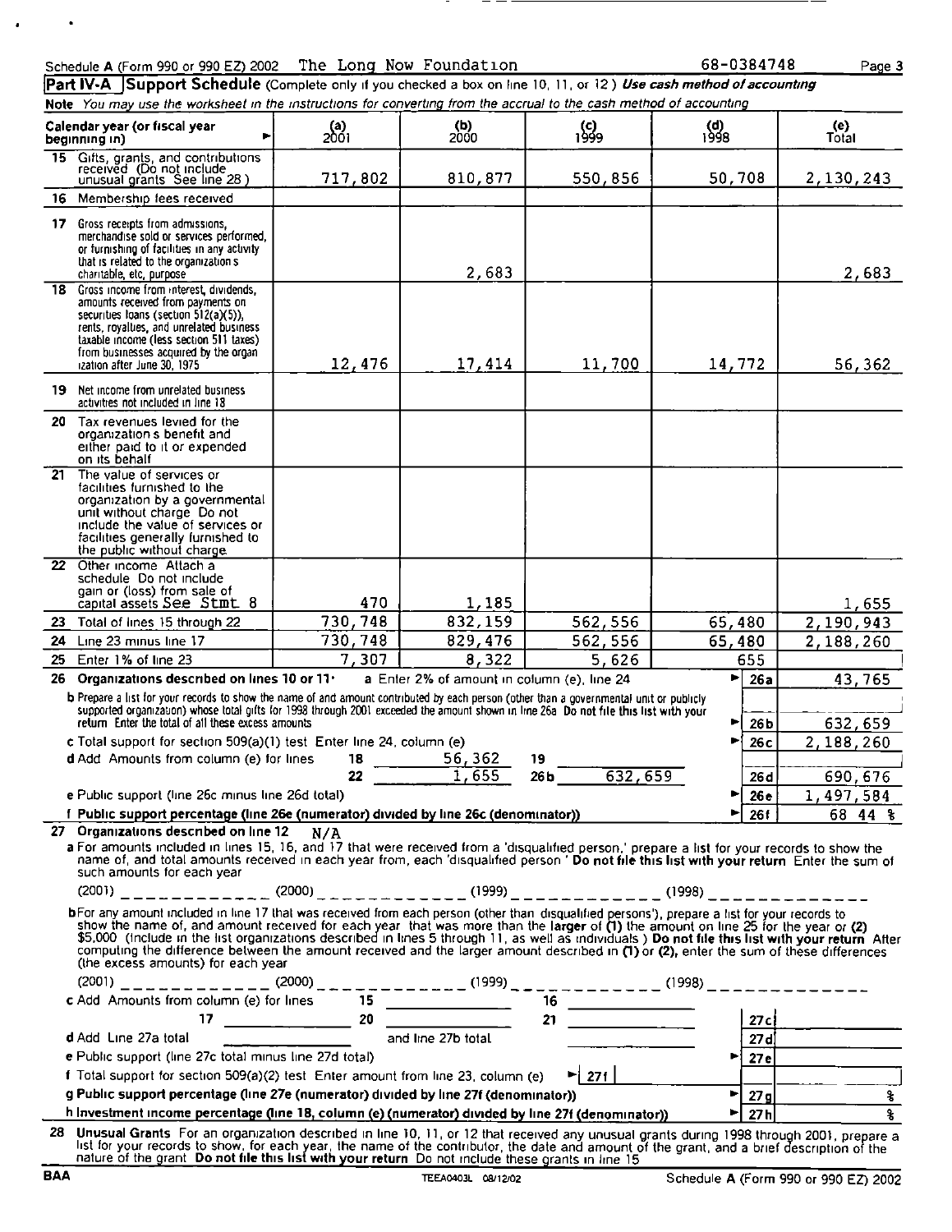|       | 68-0384748<br>Schedule A (Form 990 or 990 EZ) 2002 The Long Now Foundation                                                                                                                                                                                                                                                                                                                                                                 |                 |            | Page 4 |
|-------|--------------------------------------------------------------------------------------------------------------------------------------------------------------------------------------------------------------------------------------------------------------------------------------------------------------------------------------------------------------------------------------------------------------------------------------------|-----------------|------------|--------|
| PartV | Private School Questionnaire (See instructions)<br>(To be completed ONLY by schools that checked the box on line 6 in Part IV)                                                                                                                                                                                                                                                                                                             | N/A             |            |        |
|       |                                                                                                                                                                                                                                                                                                                                                                                                                                            |                 | <b>Yes</b> | No.    |
|       | 29 Does the organization have a racially nondiscriminatory policy toward students by statement in its charter, bylaws,<br>other governing instrument or in a resolution of its governing body?                                                                                                                                                                                                                                             | 29              |            |        |
| 30.   | Does the organization include a statement of its racially nondiscriminatory policy toward students in all its brochures,<br>catalogues, and other written communications with the public dealing with student admissions, programs,<br>and scholarships?                                                                                                                                                                                   | 30              |            |        |
|       | 31 Has the organization publicized its racially nondiscriminatory policy through newspaper or broadcast media during<br>the period of solicitation for students, or during the registration period if it has no solicitation program, in a way that<br>makes the policy known to all parts of the general community it serves?<br>If 'Yes,' please describe, if 'No,' please explain (If you need more space, attach a separate statement) | 31              |            |        |
|       | __________                                                                                                                                                                                                                                                                                                                                                                                                                                 |                 |            |        |
| 32.   | Does the organization maintain the following<br>a Records indicating the racial composition of the student body, faculty, and administrative staff?                                                                                                                                                                                                                                                                                        | 32 a            |            |        |
|       | <b>b</b> Records documenting that scholarships and other financial assistance are awarded on a racially<br>nondiscriminatory basis?                                                                                                                                                                                                                                                                                                        | 32b             |            |        |
|       | c Copies of all catalogues, brochures, announcements, and other written communications to the public dealing<br>with student admissions, programs, and scholarships?<br>d Copies of all material used by the organization or on its behalf to solicit contributions?                                                                                                                                                                       | 32c<br>32 dl    |            |        |
|       |                                                                                                                                                                                                                                                                                                                                                                                                                                            |                 |            |        |
|       | If you answered 'No' to any of the above, please explain (If you need more space, attach a separate statement)                                                                                                                                                                                                                                                                                                                             |                 |            |        |
|       |                                                                                                                                                                                                                                                                                                                                                                                                                                            |                 |            |        |
| 33.   | Does the organization discriminate by race in any way with respect to                                                                                                                                                                                                                                                                                                                                                                      |                 |            |        |
|       | a Students' rights or privileges?                                                                                                                                                                                                                                                                                                                                                                                                          | 33 a            |            |        |
|       | <b>b</b> Admissions policies?                                                                                                                                                                                                                                                                                                                                                                                                              | 33 <sub>b</sub> |            |        |
|       | c Employment of faculty or administrative staff?                                                                                                                                                                                                                                                                                                                                                                                           | 33 c            |            |        |
|       | d Scholarships or other financial assistance?                                                                                                                                                                                                                                                                                                                                                                                              | 33 dl           |            |        |
|       | e Educational policies?                                                                                                                                                                                                                                                                                                                                                                                                                    | 33 e            |            |        |
|       | I Use of facilities?                                                                                                                                                                                                                                                                                                                                                                                                                       | 33 f            |            |        |
|       | g Athletic programs?                                                                                                                                                                                                                                                                                                                                                                                                                       | 33 g            |            |        |
|       | h Other extracurricular activities?                                                                                                                                                                                                                                                                                                                                                                                                        | 33h             |            |        |
|       | If you answered 'Yes' to any of the above please explain (If you need more space, attach a separate statement)<br>------------                                                                                                                                                                                                                                                                                                             |                 |            |        |
|       |                                                                                                                                                                                                                                                                                                                                                                                                                                            |                 |            |        |
|       | 34a Does the organization receive any financial aid or assistance from a governmental agency?                                                                                                                                                                                                                                                                                                                                              | 34 a            |            |        |
|       | <b>b</b> Has the organization's right to such aid ever been revoked or suspended?                                                                                                                                                                                                                                                                                                                                                          |                 |            |        |
|       | If you answered 'Yes' to either 34a or b, please explain using an attached statement                                                                                                                                                                                                                                                                                                                                                       | 34 b            |            |        |
| 35.   | Does the organization certify that it has complied with the applicable requirements of sections 4.01 through 4.05 of Rev Proc 75.50, 1975-2 C B 587 covering racial nondiscrimination? If No 'attach an explanation                                                                                                                                                                                                                        | 35              |            |        |

 $\bullet$ 

 $\blacksquare$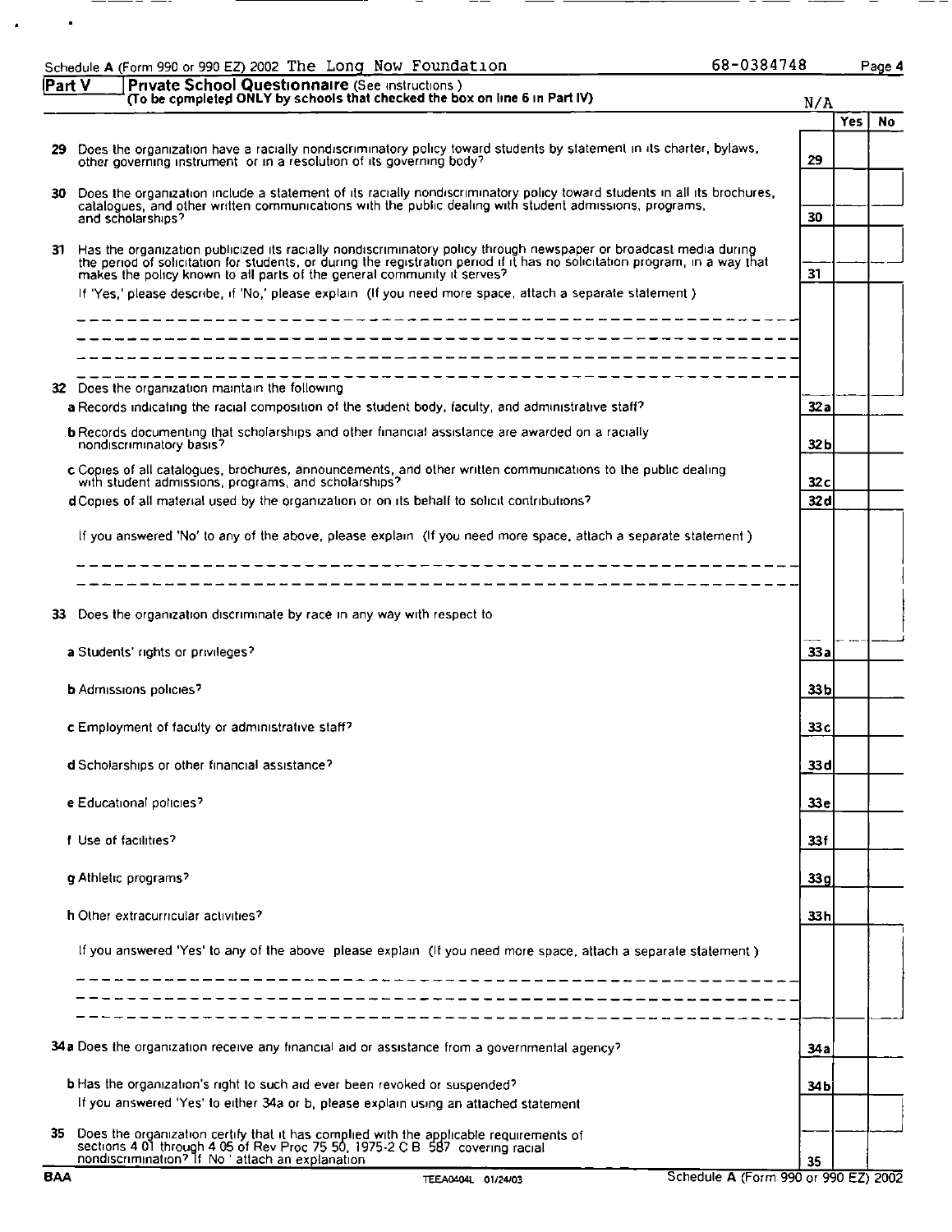|                             | <b>Part VI-A</b>   Lobbying Expenditures by Electing Public Charities (See instructions)<br>(To be completed ONLY by an eligible organization that filed Form 5768) |                                                   |                                 |  |  |    |    |                                                           | N/A                                                         |
|-----------------------------|---------------------------------------------------------------------------------------------------------------------------------------------------------------------|---------------------------------------------------|---------------------------------|--|--|----|----|-----------------------------------------------------------|-------------------------------------------------------------|
| Check $\blacktriangleright$ | if the organization belongs to an affiliated group<br>$\mathbf{a}$                                                                                                  |                                                   | Check $\triangleright$ <b>b</b> |  |  |    |    | if you checked 'a' and 'limited control' provisions apply |                                                             |
|                             | (The term 'expenditures' means amounts paid or incurred.)                                                                                                           | <b>Limits on Lobbying Expenditures</b>            |                                 |  |  |    |    | (a)<br>Affiliated group<br>totals                         | (b)<br>To be completed<br>for ALL electing<br>organizations |
| 36                          | Total lobbying expenditures to influence public opinion (grassroots lobbying)                                                                                       |                                                   |                                 |  |  | 36 |    |                                                           |                                                             |
| 37                          | Total lobbying expenditures to influence a legislative body (direct lobbying).                                                                                      |                                                   |                                 |  |  | 37 |    |                                                           |                                                             |
| 38                          | Total lobbying expenditures (add lines 36 and 37).                                                                                                                  |                                                   |                                 |  |  | 38 |    |                                                           |                                                             |
| 39                          | Other exempt purpose expenditures                                                                                                                                   |                                                   |                                 |  |  | 39 |    |                                                           |                                                             |
| 40                          | Total exempt purpose expenditures (add lines 38 and 39)                                                                                                             |                                                   |                                 |  |  | 40 |    |                                                           |                                                             |
| 41                          | Lobbying nontaxable amount. Enter the amount from the following table -                                                                                             |                                                   |                                 |  |  |    |    |                                                           |                                                             |
|                             | If the amount on line 40 is $-$                                                                                                                                     | The lobbying nontaxable amount is $-$             |                                 |  |  |    |    |                                                           |                                                             |
|                             | Not over \$500,000                                                                                                                                                  | 20% of the amount on line 40                      |                                 |  |  |    |    |                                                           |                                                             |
|                             | Over \$500 000 but not over \$1,000,000                                                                                                                             | \$100,000 plus 15% of the excess over \$500,000   |                                 |  |  |    |    |                                                           |                                                             |
|                             | Over \$1,000,000 but not over \$1,500,000                                                                                                                           | \$175,000 plus 10% of the excess over \$1,000,000 |                                 |  |  | 41 |    |                                                           |                                                             |
|                             | Over \$1,500,000 but not over \$17,000,000                                                                                                                          | \$225,000 plus 5% of the excess over \$1,500,000  |                                 |  |  |    |    |                                                           |                                                             |
|                             | Over \$17,000,000                                                                                                                                                   | \$1,000.000                                       |                                 |  |  |    |    |                                                           |                                                             |
| 42                          | Grassroots nontaxable amount (enter 25% of line 41)                                                                                                                 |                                                   |                                 |  |  |    | 42 |                                                           |                                                             |
| 43                          | Subtract line 42 from line 36. Enter 0. if line 42 is more than line 36.                                                                                            |                                                   |                                 |  |  | 43 |    |                                                           |                                                             |
| 44                          | Subtract line 41 from line 38 Enter -0- if line 41 is more than line 38                                                                                             |                                                   |                                 |  |  | 44 |    |                                                           |                                                             |
|                             | Caution If there is an amount on either line 43 or line 44, you must file Form 4720                                                                                 |                                                   |                                 |  |  |    |    |                                                           |                                                             |

### 4 -Year Averaging Period Under Section 501(h)

(Some organizations that made a section 501(h) electron do not have to complete all of the five columns below

See the Instructions for lines 45 through 50 )

|    |                                                                                                                                                                                                                                                                                                                                                                                                                                                                                                                                                                         |                                                                                          | Lobbying Expenditures Dunng 4 - Year Averaging Penod |             |  |             |           |              |
|----|-------------------------------------------------------------------------------------------------------------------------------------------------------------------------------------------------------------------------------------------------------------------------------------------------------------------------------------------------------------------------------------------------------------------------------------------------------------------------------------------------------------------------------------------------------------------------|------------------------------------------------------------------------------------------|------------------------------------------------------|-------------|--|-------------|-----------|--------------|
|    | Calendar year<br>(or fiscal year<br>beginning in) $\blacktriangleright$                                                                                                                                                                                                                                                                                                                                                                                                                                                                                                 | (a)<br>2002                                                                              | (b)<br>2001                                          | (c)<br>2000 |  | (d)<br>1999 |           | (e)<br>Total |
|    | 45 Lobbying nontaxable<br>amount                                                                                                                                                                                                                                                                                                                                                                                                                                                                                                                                        |                                                                                          |                                                      |             |  |             |           |              |
| 46 | Lobbying ceiling amount<br>$(150\% \text{ of line } 45(e))$                                                                                                                                                                                                                                                                                                                                                                                                                                                                                                             |                                                                                          |                                                      |             |  |             |           |              |
| 47 | Total lobbying<br>expenditures                                                                                                                                                                                                                                                                                                                                                                                                                                                                                                                                          |                                                                                          |                                                      |             |  |             |           |              |
| 48 | Grassroots non<br>taxable amount                                                                                                                                                                                                                                                                                                                                                                                                                                                                                                                                        |                                                                                          |                                                      |             |  |             |           |              |
| 49 | Grassroots ceiling amount<br>$(150\% \text{ of line } 48(e))$                                                                                                                                                                                                                                                                                                                                                                                                                                                                                                           |                                                                                          |                                                      |             |  |             |           |              |
| 50 | Grassroots lobbying<br>expenditures                                                                                                                                                                                                                                                                                                                                                                                                                                                                                                                                     |                                                                                          |                                                      |             |  |             |           |              |
|    | Part VI-B Lobbying Activity by Nonelecting Public Charities                                                                                                                                                                                                                                                                                                                                                                                                                                                                                                             | (For reporting only by organizations that did not complete Part VI A) (See instructions) |                                                      |             |  |             |           | N/A          |
|    | During the year, did the organization attempt to influence national, state or local legislation, including any<br>attempt to influence public opinion on a legislative matter or referendum, through the use of                                                                                                                                                                                                                                                                                                                                                         |                                                                                          |                                                      |             |  | <b>Yes</b>  | <b>No</b> | Amount       |
|    | a Volunteers<br><b>b</b> Paid staff or management (Include compensation in expenses reported on lines c through h)<br>c Media advertisements<br>d Mailings to members, legislators, or the public<br>e Publications, or published or broadcast statements<br>f Grants to other organizations for lobbying purposes<br>g Direct contact with legislators, their staffs, government officials, or a legislative body<br>h Rallies, demonstrations, seminars, conventions, speeches, lectures, or any other means<br>i Total lobbying expenditures (add lines c through h) |                                                                                          |                                                      |             |  |             |           |              |

If 'Yes' to any of the above, also attach a statement giving a detailed description of the lobbying activities

 $\bullet$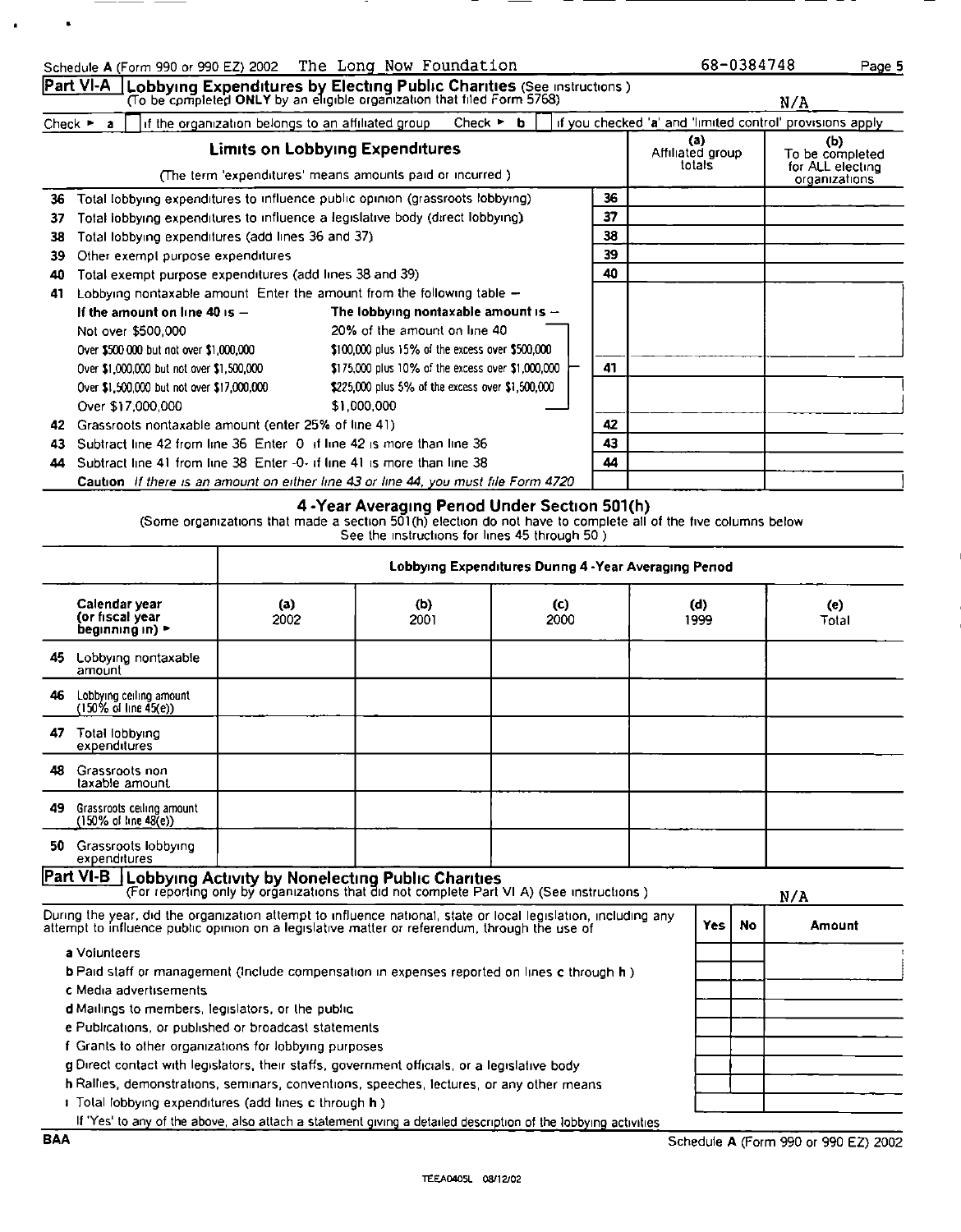#### [Part VII | Information Regarding Transfers To and Transactions and Relationships With Noncharitable **Exempt Organizations** (See instructions)

Did the reporting organization directly or indirectly engage in any of the following with any other organization described in section 501(c) of the Code (other than section 501(c)(3) organizations) or in section 527, relat 51

| a Transfers from the reporting organization to a noncharitable exempt organization of |        | Yes | No |
|---------------------------------------------------------------------------------------|--------|-----|----|
| (i)Cash                                                                               | 51a(t) |     |    |
| (iii)Other assets                                                                     | a(0)   |     |    |
| <b>b</b> Other transactions                                                           |        |     |    |
| (i)Sales or exchanges of assets with a noncharitable exempt organization              | b (i)  |     | x  |
| (ii) Purchases of assets from a noncharitable exempt organization                     | b(n)   |     |    |
| (iii)Rental of facilities, equipment, or other assets                                 | b(n)   |     | v  |
| (iv)Reimbursement arrangements                                                        | b(w)   |     | ^  |
| (v) Loans or loan guarantees                                                          | b(v)   |     | x  |
| (vi)Performance of services or membership or fundraising solicitations                | b(m)   |     | X  |
| c Sharing of facilities, equipment, mailing lists, other assets, or paid employees.   |        |     | v  |

d If the answer to any of the above is "Yes," complete the following schedule. Column (b) should always show the fair market value of<br>the goods, other assets, or services given by the reporting organization. If the organiz

| $(n)$<br>Line no | (b)<br>Amount involved | (c)<br>Name of noncharitable exempt organization | (d)<br>Description of transfers, transactions, and sharing arrangements |
|------------------|------------------------|--------------------------------------------------|-------------------------------------------------------------------------|
| N/A              |                        |                                                  |                                                                         |
|                  |                        |                                                  |                                                                         |
|                  |                        |                                                  |                                                                         |
|                  |                        |                                                  |                                                                         |
|                  |                        |                                                  |                                                                         |
|                  |                        |                                                  |                                                                         |
|                  |                        |                                                  |                                                                         |
|                  |                        |                                                  |                                                                         |
|                  |                        |                                                  |                                                                         |
|                  |                        |                                                  |                                                                         |
|                  |                        |                                                  |                                                                         |
|                  |                        |                                                  |                                                                         |
|                  |                        |                                                  |                                                                         |
|                  |                        |                                                  |                                                                         |
|                  |                        |                                                  |                                                                         |
|                  |                        |                                                  |                                                                         |

52a Is the organization directly or indirectly affiliated with, or related to, one or more tax-exempt organizations described in section 501(c) of the Code (other than section 501(c)(3)) or in section 527?

 $\blacktriangleright \Box$  Yes  $\overline{X}$  No

**b** If 'Yes,' complete the following schedule

| (a)<br>Name of organization | (b)<br>Type of organization | (c)<br>Description of relationship |
|-----------------------------|-----------------------------|------------------------------------|
| N/A                         |                             |                                    |
|                             |                             |                                    |
|                             |                             |                                    |
|                             |                             |                                    |
|                             |                             |                                    |
|                             |                             |                                    |
|                             |                             |                                    |
|                             |                             |                                    |
|                             |                             |                                    |
|                             |                             |                                    |
|                             |                             |                                    |
|                             |                             |                                    |
|                             |                             |                                    |

68-0384748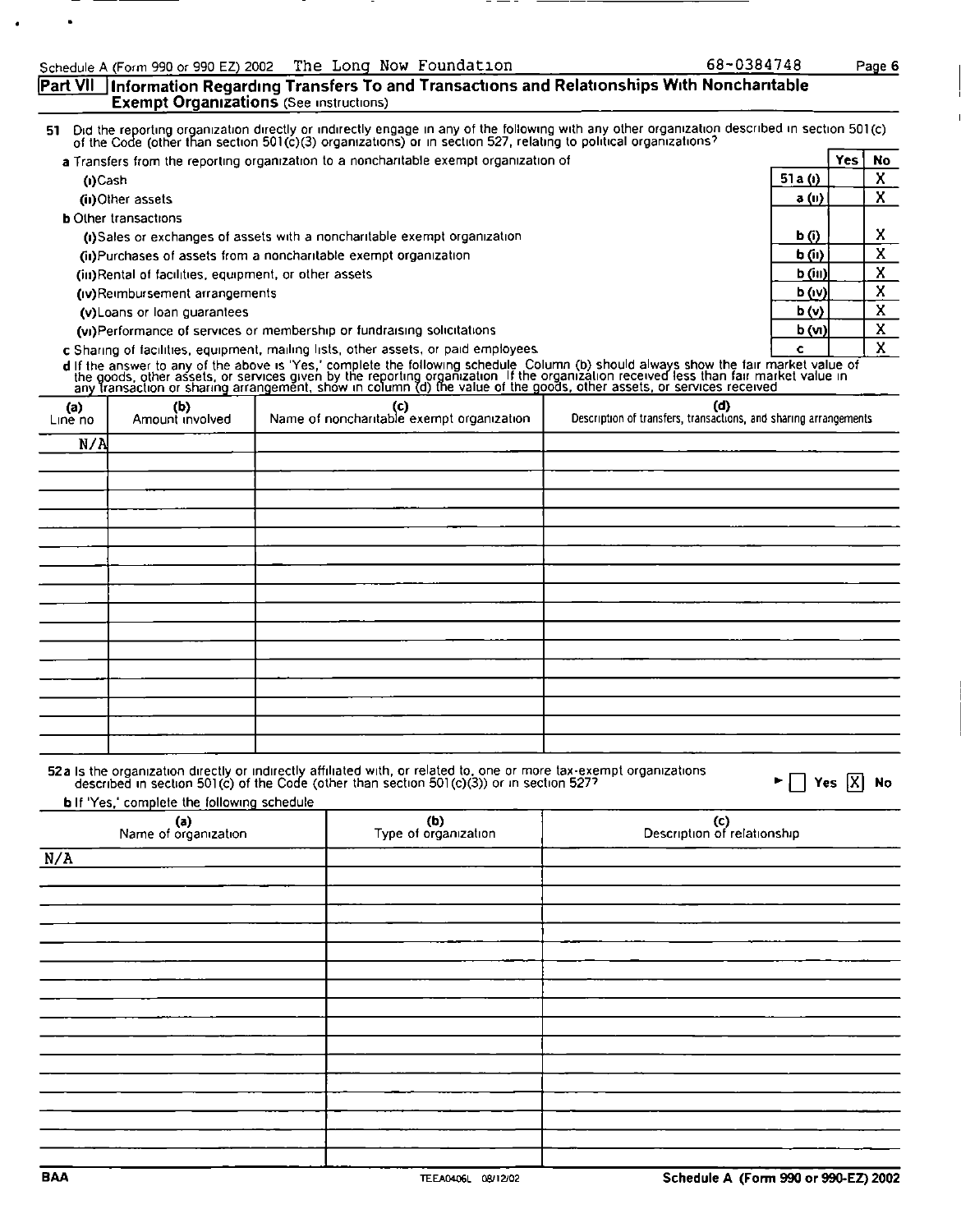| 2002                                                                                                                   | <b>Federal Statements</b>                                                                                      | Page 1              |
|------------------------------------------------------------------------------------------------------------------------|----------------------------------------------------------------------------------------------------------------|---------------------|
|                                                                                                                        | The Long Now Foundation                                                                                        | 68-0384748          |
| <b>Statement 1</b><br>Form 990, Part I, Line 8<br><b>Net Gain (Loss) from Noninventory Sales</b>                       |                                                                                                                |                     |
| Publicly Traded Securities                                                                                             |                                                                                                                |                     |
| Gross Sales Price<br>Cost or Other Basis                                                                               | 403,364<br>391,781                                                                                             |                     |
|                                                                                                                        | Total Gain (Loss) Publicly Traded Securities \$                                                                | 11,583              |
|                                                                                                                        | Total Net Gain (Loss) From Noninventory Sales \$                                                               | 11,583              |
| <b>Statement 2</b><br>Form 990, Part I, Line 20<br>Other Changes in Net Assets or Fund Balances<br>Spin-off of project | $Total$ $\overline{s}$                                                                                         | -4,593<br>$-4,59.$  |
| <b>Statement 3</b><br>Form 990, Part II, Line 43<br><b>Other Expenses</b>                                              |                                                                                                                |                     |
|                                                                                                                        | (A)<br>(B)<br>(C)<br>Program<br>Management<br>& General Fundraising<br>Total<br>Services                       | (D)                 |
| <b>Bank Charges</b><br>Consulting Fees<br>Filing Fees<br>Insurance<br>Merchant Charges                                 | 389.<br>449<br>60<br>55,049<br>55,049<br>25.<br>25<br>5,442<br>5,442<br>457<br>3<br>460<br>2,399<br>659        | 235                 |
| Miscellaneous<br>Office Expenses<br>Outreach                                                                           | 3,293<br>2,113<br>14,199<br>11,334<br>333                                                                      | 752<br>333          |
| Patent Fees<br>Payroll Processing Fees<br>Professional Fees                                                            | 16,776<br>16,776<br>336<br>1,679<br>1,223<br>461,502<br>461,502                                                | 120                 |
| Telephone<br>Web Hosting                                                                                               | 513<br>2,328<br>3,024<br>690<br>3,892<br>2,925<br>- इ<br>10,170<br>554,053<br>566, 123<br>s<br>\$.<br>Total \$ | 183<br>277<br>1,900 |
| <b>Statement 4</b><br>Form 990, Part III<br><b>Organization's Primary Exempt Purpose</b>                               |                                                                                                                |                     |

The fostering of long-term perspective and responsibility

 $\bullet$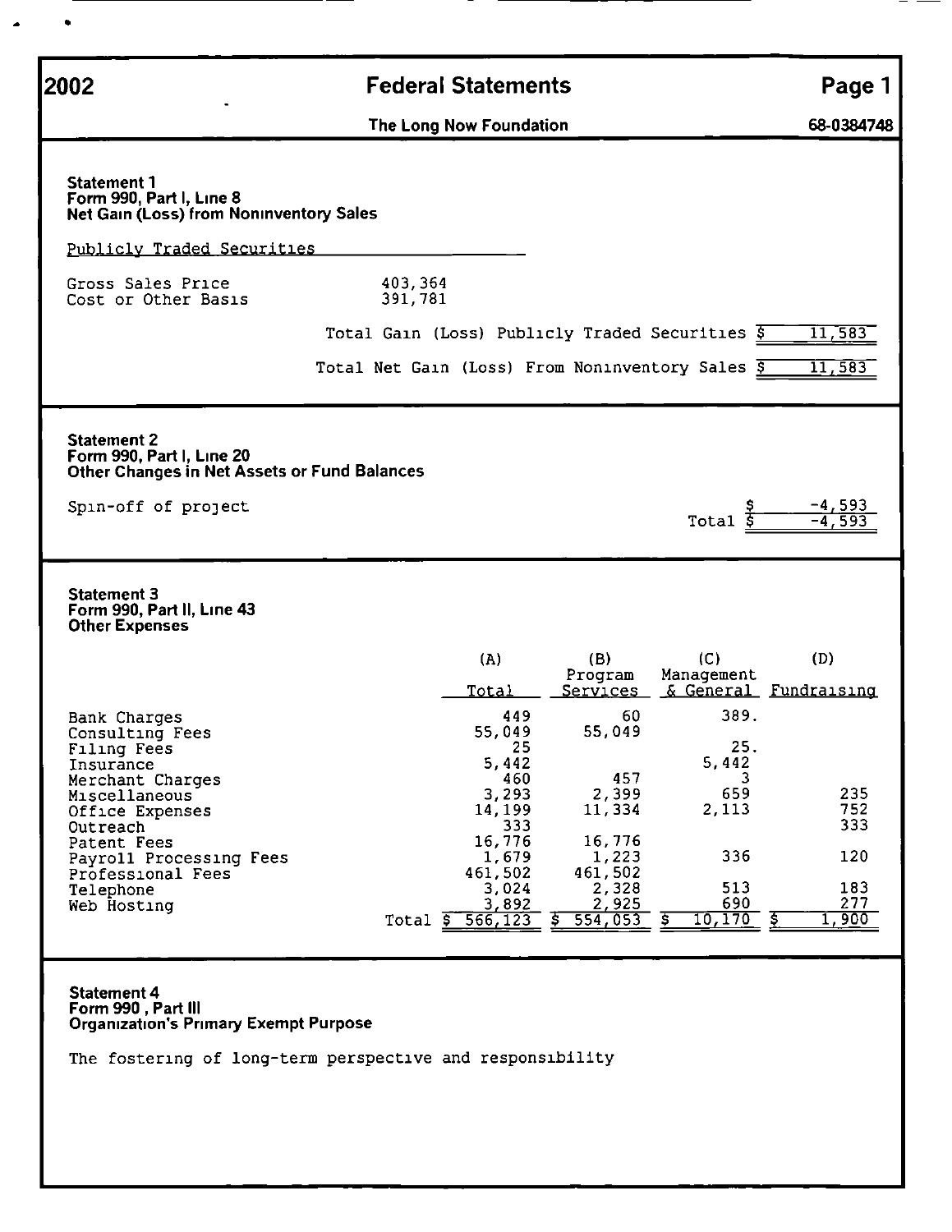$\bullet$ 

## **2002 Example 2** Federal Statements **Page 2 Page 2**

<u> Tanzania (</u>

The Long Now Foundation (SB-0384748)

#### Statement 5 Form 990, Part III, Line a Statement of Program Service Accomplishments

| Description                                                                                                                                                                                                                        |                                                       | Grants and<br><u>Allocations</u> |                                                              | Program<br>Service<br><b>Expenses</b> |  |  |  |
|------------------------------------------------------------------------------------------------------------------------------------------------------------------------------------------------------------------------------------|-------------------------------------------------------|----------------------------------|--------------------------------------------------------------|---------------------------------------|--|--|--|
| Construction of 10,000 year clock Design and construction<br>of a mechanical clock powered by seasonal temperature<br>changes, a clock which ticks once a year, bongs once a<br>century and whose cuckoo comes out every millenium |                                                       |                                  | 674,480                                                      |                                       |  |  |  |
| The Rosetta Project<br>specialists and native speakers working to develop a con<br>temporary version of the historic Rosetta Stone                                                                                                 | A global collaboration of language                    |                                  |                                                              | 202, 377                              |  |  |  |
| Weather Station<br>eastern Nevada which uses a five digit dates to solve the<br>deca-millennium bug which will come into effect in<br>approximately 800 years                                                                      | Construction of a weather station in                  |                                  |                                                              | 19,241                                |  |  |  |
| Long Server<br>project                                                                                                                                                                                                             | Long term digital data storage research               |                                  |                                                              | 26,484                                |  |  |  |
|                                                                                                                                                                                                                                    |                                                       | Ş                                | $\overline{0}$ s                                             | 922, 582                              |  |  |  |
| <b>Statement 6</b><br>Form 990, Part IV, Line 57<br><b>Land, Buildings, and Equipment</b><br><u> Category</u><br>Land                                                                                                              | Basis<br>135,800<br>135,800<br>$Total$ $\overline{s}$ | Accum<br><u>Deprec.</u><br>\$    | Book.<br><u>Value</u><br>s<br>ड<br>$\overline{\mathfrak{o}}$ | 135,800<br>135,800                    |  |  |  |
| <b>Statement 7</b><br>Form 990, Part V<br>List of Officers, Directors, Trustees, and Key Employees                                                                                                                                 |                                                       |                                  |                                                              |                                       |  |  |  |
| Name and Address                                                                                                                                                                                                                   | Title and<br>Average Hours<br>Per Week Devoted        | Compen-<br>sation                | Contri-<br>bution to<br>EBP & DC                             | Expense<br>Account/<br><u>Other</u>   |  |  |  |
| Stewart Brand<br>P O Box 29462<br>San Francisco, CA 94129                                                                                                                                                                          | Co-Chairman<br>s<br>Part-Time                         | $0$ \$                           | 0 \$                                                         | 0                                     |  |  |  |
| Daniel Hillis<br>W<br>P O Box 29462<br>San Francisco, CA 94129                                                                                                                                                                     | Co-Chairman<br>Part-Time                              | 0                                | 0                                                            | 0                                     |  |  |  |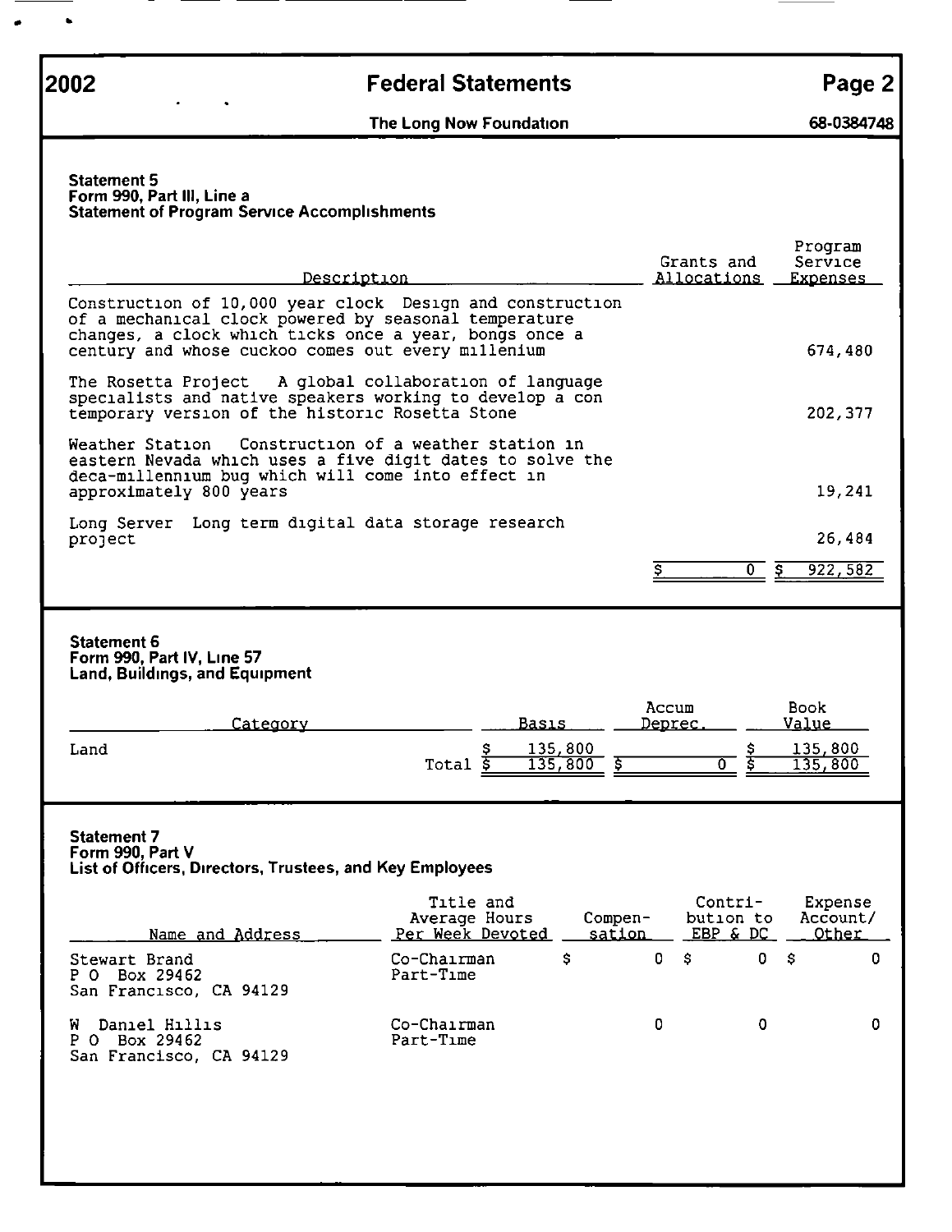$\overline{\phantom{a}}$ 

# **2002 Rederal Statements Page 3**

## The Long Now Foundation (SB-0384748)

#### Statement 7 (continued) Form 990, Part V Lust of Officers, Directors, Trustees, and Key Employees

| Name and Address                                             | Title and<br>Average Hours<br>Per Week Devoted | Compen-<br><u>sation.</u> | Contri-<br>bution to<br>EBP & DC | Expense<br>Account/<br>Other |
|--------------------------------------------------------------|------------------------------------------------|---------------------------|----------------------------------|------------------------------|
| Esther Dyson<br>P 0 Box 29462<br>San Francisco, CA 94129     | Director<br>Part-Time                          | \$<br>$\mathbf 0$         | $\mathsf{S}$<br>0                | - \$<br>0                    |
| Paul Saffo<br>P 0 Box 29462<br>San Francisco, CA 94129       | Director<br>Part-Time                          | 0                         | 0                                | 0                            |
| Kevin Kelly<br>P 0 Box 29462<br>San Francisco, CA 94129      | Secretary<br>Part-Time                         | 0                         | 0                                | 0                            |
| Doug Carlston<br>P 0 Box 29462<br>San Francisco, CA 94129    | Director<br>Part-Time                          | $\Omega$                  | 0                                | 0                            |
| Peter Schwartz<br>P 0 Box 29462<br>San Francisco, CA 94129   | Director<br>Part-Time                          | 0                         | 0                                | 0                            |
| Brian Eno<br>P O Box 29462<br>San Francisco, CA 94129        | Director<br>Part-Time                          | $\mathbf 0$               | 0                                | 0                            |
| Michael Keller<br>P 0 Box 29462<br>San Francisco, CA 94129   | Director<br>Part-Time                          | 0                         | $\mathbf 0$                      | 0                            |
| Roger Kennedy<br>P 0 Box 29462<br>San Francisco, CA 94129    | Emeritus Member<br>Part-Time                   | 0                         | $\mathbf{0}$                     | 0                            |
| ∗ Alexander Rose<br>P.O Box 29462<br>San Francisco, CA 94129 | Executive Direc<br>Full-Time                   | 99,610                    | 2,784                            | 0                            |
| Mitchell Kapor<br>P O Box 29462<br>San Francisco, CA 94129   | Director<br>Part-Time                          | 0.                        | $\mathbf 0$                      | 0                            |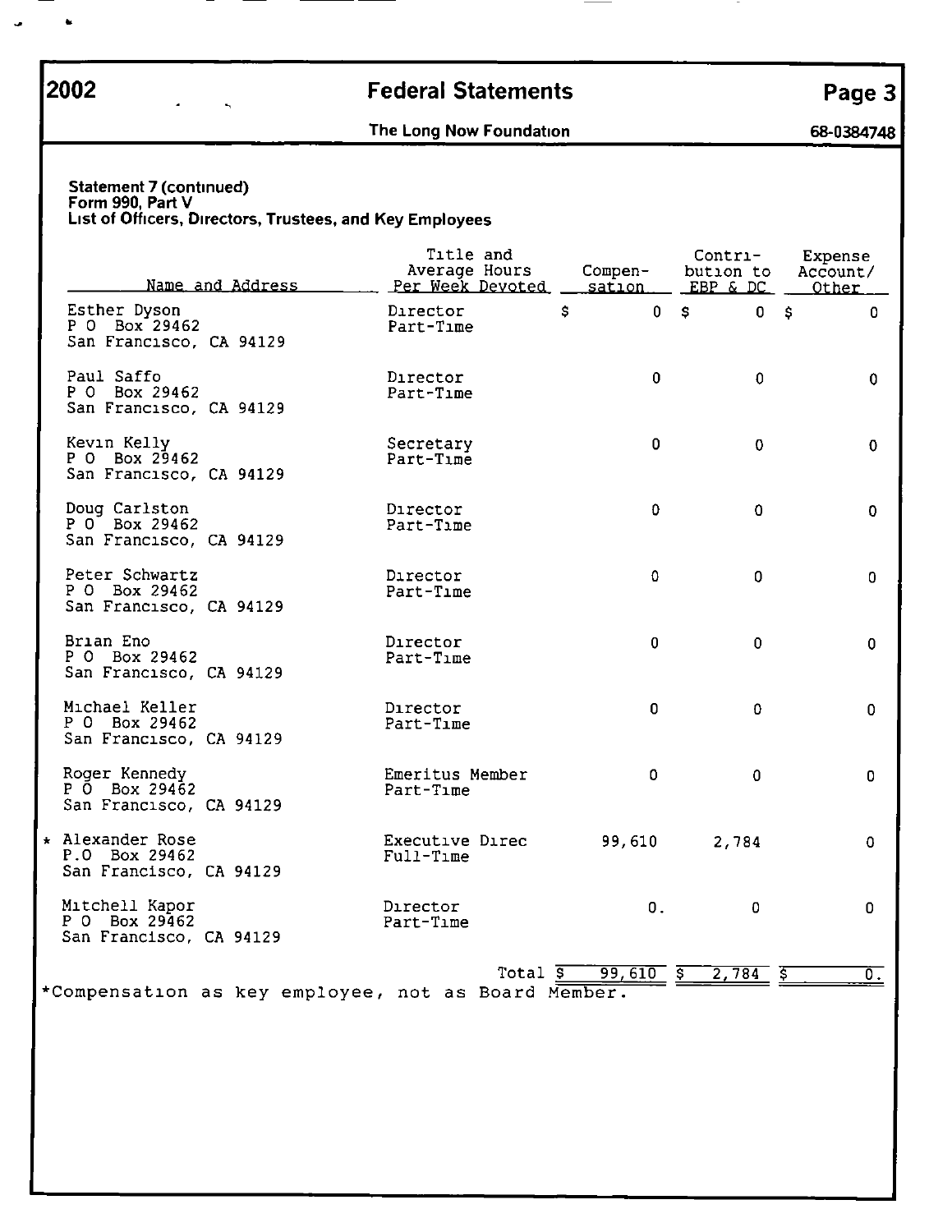| 2002                                                                 |             |                 |                      | <b>Federal Statements</b>                                    |  |                             |                             | Page 4         |
|----------------------------------------------------------------------|-------------|-----------------|----------------------|--------------------------------------------------------------|--|-----------------------------|-----------------------------|----------------|
|                                                                      |             |                 |                      | The Long Now Foundation                                      |  |                             |                             | 68-0384748     |
| <b>Statement 8</b><br>Schedule A, Part IV-A, Line 22<br>Other Income |             |                 |                      |                                                              |  |                             |                             |                |
| Royalty from Book Sales                                              | Description |                 | \$<br>$(a) 2001$ $-$ | (b) $2000$ (c) $1999$ (d) $1998$<br>$\frac{1,185}{1,185}$ \$ |  | $\frac{0}{0}$ $\frac{5}{5}$ | $\frac{0}{0}$ $\frac{5}{5}$ | (e) Total      |
|                                                                      |             | Total <u>\$</u> | $\frac{470}{470}$ \$ |                                                              |  |                             |                             | 1,655<br>1,655 |
|                                                                      |             |                 |                      |                                                              |  |                             |                             |                |
|                                                                      |             |                 |                      |                                                              |  |                             |                             |                |
|                                                                      |             |                 |                      |                                                              |  |                             |                             |                |
|                                                                      |             |                 |                      |                                                              |  |                             |                             |                |
|                                                                      |             |                 |                      |                                                              |  |                             |                             |                |
|                                                                      |             |                 |                      |                                                              |  |                             |                             |                |
|                                                                      |             |                 |                      |                                                              |  |                             |                             |                |
|                                                                      |             |                 |                      |                                                              |  |                             |                             |                |
|                                                                      |             |                 |                      |                                                              |  |                             |                             |                |
|                                                                      |             |                 |                      |                                                              |  |                             |                             |                |
|                                                                      |             |                 |                      |                                                              |  |                             |                             |                |
|                                                                      |             |                 |                      |                                                              |  |                             |                             |                |
|                                                                      |             |                 |                      |                                                              |  |                             |                             |                |
|                                                                      |             |                 |                      |                                                              |  |                             |                             |                |
|                                                                      |             |                 |                      |                                                              |  |                             |                             |                |
|                                                                      |             |                 |                      |                                                              |  |                             |                             |                |
|                                                                      |             |                 |                      |                                                              |  |                             |                             |                |
|                                                                      |             |                 |                      |                                                              |  |                             |                             |                |
|                                                                      |             |                 |                      |                                                              |  |                             |                             |                |
|                                                                      |             |                 |                      |                                                              |  |                             |                             |                |
|                                                                      |             |                 |                      |                                                              |  |                             |                             |                |
|                                                                      |             |                 |                      |                                                              |  |                             |                             |                |
|                                                                      |             |                 |                      |                                                              |  |                             |                             |                |
|                                                                      |             |                 |                      |                                                              |  |                             |                             |                |
|                                                                      |             |                 |                      |                                                              |  |                             |                             |                |

— —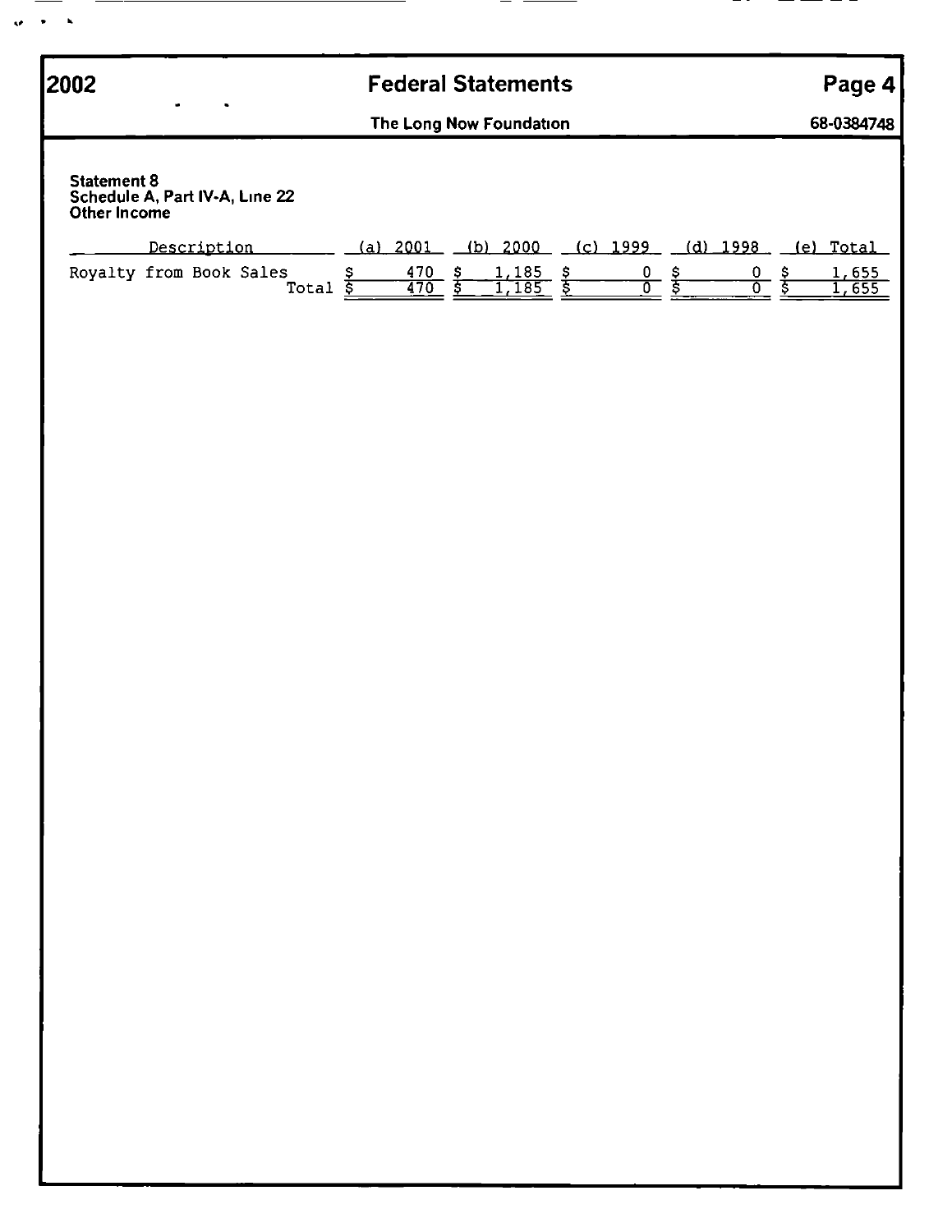| Form 8868 (12-2000) | ---- | Page. |
|---------------------|------|-------|
|                     |      |       |

 $\blacksquare$ 

 $\blacksquare$ 

● If you are filing for an Add<sub>i</sub>tional (not automatic) 3-Month Extension, complete only Part II and check this box Irrahimedia Pro

Note Only complete Part II if you have already been granted an automatic 3-month extension on a previously filed<br>Form 8868.

|                          | . If you are filing for an Automatic 3-Month Extension, complete only Part I (on page 1)                                                                                                                                                           |                                                                                                                                             |
|--------------------------|----------------------------------------------------------------------------------------------------------------------------------------------------------------------------------------------------------------------------------------------------|---------------------------------------------------------------------------------------------------------------------------------------------|
| Part II-                 | Additional (not automatic) 3-Month Extension of Time - Must File Original and One Copy.                                                                                                                                                            |                                                                                                                                             |
|                          | Name of Exempt Organization                                                                                                                                                                                                                        | Employer identification number                                                                                                              |
| Type or<br>pnnt          | The Long Now Foundation                                                                                                                                                                                                                            | 68-0384748                                                                                                                                  |
|                          | Number street, and room or suite number If a P O box see instructions                                                                                                                                                                              | For IRS Use Only                                                                                                                            |
| File by the              |                                                                                                                                                                                                                                                    |                                                                                                                                             |
| extended<br>due date for | P O<br>Box 29462                                                                                                                                                                                                                                   |                                                                                                                                             |
| filmg the<br>retum See   | City town or post office state and ZIP code For a foreign address see instructions                                                                                                                                                                 |                                                                                                                                             |
| <b>Instructions</b>      |                                                                                                                                                                                                                                                    |                                                                                                                                             |
|                          | San Francisco, CA 94129                                                                                                                                                                                                                            |                                                                                                                                             |
|                          | Check type of return to be filed (file a separate application for each return)                                                                                                                                                                     |                                                                                                                                             |
| X Form 990               | $[Form 990-EZ   [Form 990-T (Section 401(a) or 408(a) trust] ]$                                                                                                                                                                                    | Form 8870<br>Form 1041 A<br>Form 5227                                                                                                       |
|                          | Form 990-BL<br>$\lceil$ Form 990-PF $\lceil \cdot \rceil$   Form 990 T (trust other than above)                                                                                                                                                    | iForm 4720<br>Form 6069                                                                                                                     |
|                          | Stop Do not complete Part II if you were not already granted an automatic 3-month extension on a previously filed Form 8868                                                                                                                        |                                                                                                                                             |
|                          | . If the organization does not have an office or place of business in the United States, check this box                                                                                                                                            |                                                                                                                                             |
|                          | . If this is for a Group Return, enter the organizations four digit Group Exemption Number (GEN)                                                                                                                                                   | If this is for the                                                                                                                          |
|                          | whole group, check this box                                                                                                                                                                                                                        | $\blacktriangleright$   It it is part of the group, check this box $\blacktriangleright$   and attach a list with the names and EINs of all |
|                          | members the extension is for                                                                                                                                                                                                                       |                                                                                                                                             |
|                          | 4 I request an additional 3 month extension of time until 11/15                                                                                                                                                                                    | 20 03                                                                                                                                       |
| 5                        | For calendar year 2002, or other tax year beginning                                                                                                                                                                                                | 20<br>and ending                                                                                                                            |
|                          | If this tax year is for less than 12 months, check reason<br>$\vert \ \vert$ Initial return                                                                                                                                                        | F <sub>inal</sub> return<br>Change in accounting period                                                                                     |
| 6                        |                                                                                                                                                                                                                                                    |                                                                                                                                             |
|                          | 7 State in detail why you need the extension __ The organization requires additional time to gather the                                                                                                                                            |                                                                                                                                             |
|                          | information necessary to file a complete and accurate return                                                                                                                                                                                       |                                                                                                                                             |
|                          |                                                                                                                                                                                                                                                    |                                                                                                                                             |
|                          | 8a If this application is for Form 990-BL, 990 PF, 990-T, 4720, or 6069, enter the tentative tax, less any                                                                                                                                         |                                                                                                                                             |
|                          | nonrefundable credits. See instructions                                                                                                                                                                                                            | \$                                                                                                                                          |
|                          |                                                                                                                                                                                                                                                    |                                                                                                                                             |
|                          | <b>b</b> If this application is for Form 990-PF, 990 T, 4720, or 6069, enter any refundable credits and estimated tax                                                                                                                              |                                                                                                                                             |
|                          | payments made Include any prior year overpayment allowed as a credit and any amount paid previously with<br>Form 8868                                                                                                                              |                                                                                                                                             |
|                          |                                                                                                                                                                                                                                                    |                                                                                                                                             |
|                          | 'c'Balance due Subtract line 8b from line 8a Include your payment with this form, or, if required, deposit with<br>FTD coupon or, if required, by using EFTPS (Electronic Federal Tax Payment System) See instructions                             | s                                                                                                                                           |
|                          | Signature and Verification                                                                                                                                                                                                                         |                                                                                                                                             |
|                          |                                                                                                                                                                                                                                                    |                                                                                                                                             |
|                          | Under penalties of perjury i declare that I have examined this form, including accompanying schedules and statements and to the best of my knowledge and belief it is true<br>correct, and complete and that I am authorized to prepare this form. |                                                                                                                                             |
|                          |                                                                                                                                                                                                                                                    |                                                                                                                                             |
|                          | $T_{\text{rule}}$ $\leftarrow$ CPA                                                                                                                                                                                                                 | 81103                                                                                                                                       |
| Signature                | Carol aggula                                                                                                                                                                                                                                       | Date $\blacktriangleright$                                                                                                                  |
|                          | Notice to Applicant - To be Completed by the IRS                                                                                                                                                                                                   |                                                                                                                                             |
|                          | We have approved this application. Please attach this form to the organization's return                                                                                                                                                            |                                                                                                                                             |
|                          | We have not approved this application However, we have granted a 10 day grace period from the later of the date shown below or the                                                                                                                 |                                                                                                                                             |
|                          | due date of the organization's return (including any prior extensions). This grace period is considered to be a valid extension of time for elections offerwise required to be made on a timely filed return. Please attach th                     |                                                                                                                                             |
|                          |                                                                                                                                                                                                                                                    |                                                                                                                                             |
|                          | We have not approved this application. After considering the reasons stated in item 7, we cannot grant your request for an extension of                                                                                                            |                                                                                                                                             |
|                          | time to file. We are not granting a 10-day grace period                                                                                                                                                                                            |                                                                                                                                             |
|                          | We cannot consider this application because it was filed after the due date of the return for which an extension was requested                                                                                                                     |                                                                                                                                             |
| Other                    |                                                                                                                                                                                                                                                    |                                                                                                                                             |
|                          |                                                                                                                                                                                                                                                    |                                                                                                                                             |
|                          |                                                                                                                                                                                                                                                    |                                                                                                                                             |
| Director                 |                                                                                                                                                                                                                                                    | $\overline{Date}$                                                                                                                           |
|                          |                                                                                                                                                                                                                                                    |                                                                                                                                             |
|                          | Alternate Mailing Address - Enter the address if you want the copy of this application for an additional 3. Alth extension returned to an<br>address different than the one entered above                                                          |                                                                                                                                             |
|                          | Name                                                                                                                                                                                                                                               |                                                                                                                                             |
|                          | Fontanello, Duffield & Otake, LLP                                                                                                                                                                                                                  |                                                                                                                                             |
| Type or                  | Number and street (include suite, room, or apartment number) or a P O box number                                                                                                                                                                   |                                                                                                                                             |
| print                    |                                                                                                                                                                                                                                                    |                                                                                                                                             |
|                          | 44 Montgomery Street, Suite 2019<br>City or town, proVince or state, and country (including postal or ZIP code)                                                                                                                                    |                                                                                                                                             |
|                          |                                                                                                                                                                                                                                                    |                                                                                                                                             |
|                          | San Francisco, CA 94104                                                                                                                                                                                                                            | TRANSON MONTES                                                                                                                              |
| <b>BAA</b>               | FIFZ0502L 10/04/02                                                                                                                                                                                                                                 | Form 8868 (Rev 12-2000)                                                                                                                     |
|                          |                                                                                                                                                                                                                                                    | HASSADS READ ONLY                                                                                                                           |

IX.